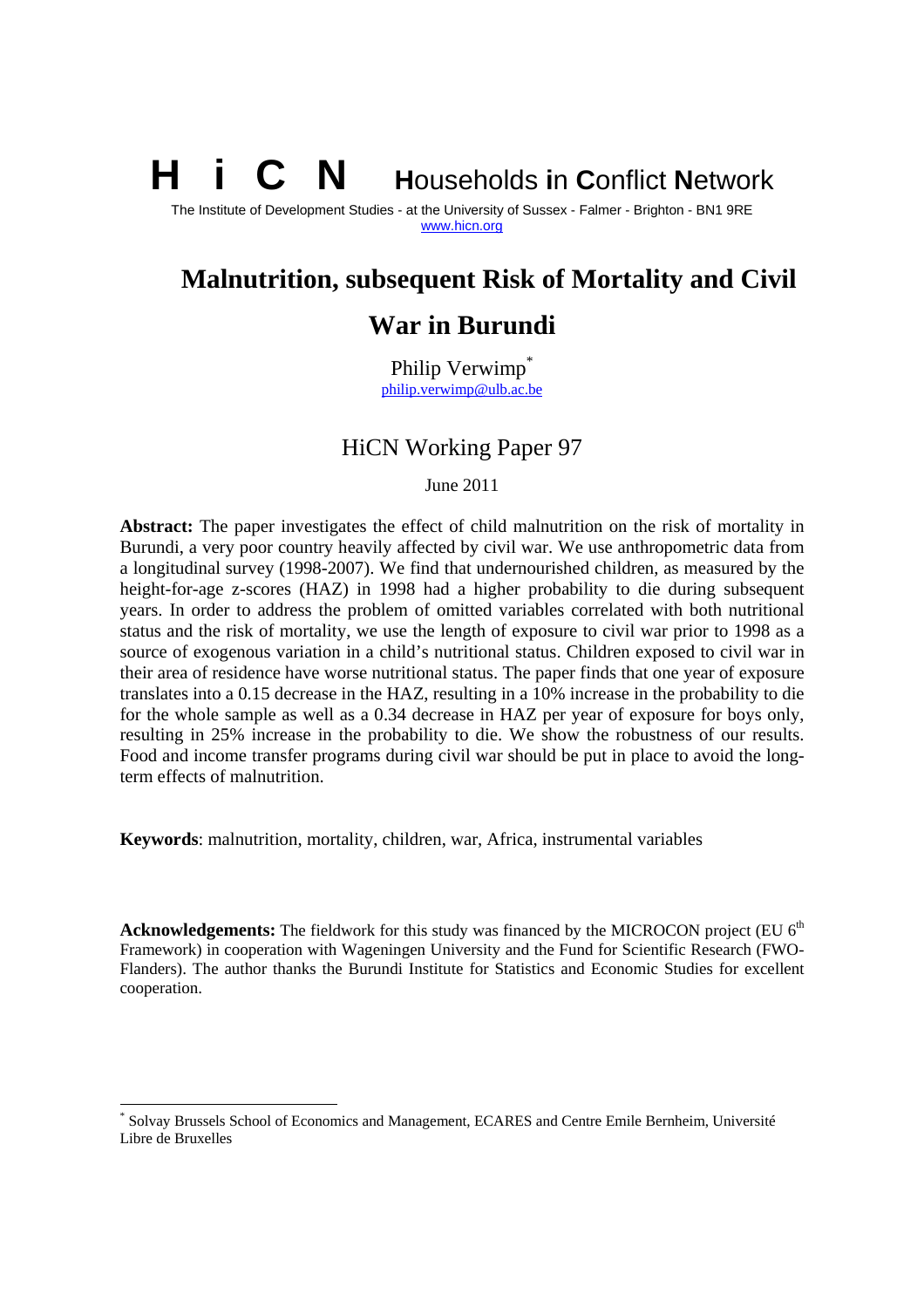## **Introduction**

1

Childhood malnutrition and civil war are prevalent in Africa. But how do they relate to each other? In two recent anthropometric studies on Burundi and Rwanda, Akresh, Verwimp and Bundervoet (2009, 2011) compare children exposed to civil war in their area of residence with non- exposed children and find that exposure reduces the height-for-age z-score of an child by 0.047 standard deviations for every additional month of exposure in Burundi and with one standard deviation for exposure measured as a binary shock in Rwanda. This means that the consequences of civil war will stay with these children there entire live, as they will attain a lower physical stature as adults. As investigated by Alderman, Hoddinott and Kinsey (2006) for Zimbabwe, this will mean that their cognitive skills will be less developed and that they will accumulate less human capital. On top, many medical studies have observed an increased risk of mortality among children with low nutritional status (Chen, Chowdury, Huffman, 1980; Yambi er al, 1991; Pelletier et al, 1994, Young and Jaspers 2009). Bad nutritional status is considered a predictor of increased mortality risk. However, as these studies do not deal with the problem of endogeneity and omitted variable bias, they cannot determine the *causality* of the effect. When nutritional status as well as the risk of mortality are determined by observed (but omitted) or unobserved characteristics such as genetic endowment or other innate child, mother or household characteristics, then the estimated effect of nutritional status on the risk of mortality is biased.<sup>1</sup> If studies on the anthropometry-mortality relationship are to be used to guide resource allocations for child survival between nutritional and health interventions, then it is important to know the extent to which malnutrition plays a causal role in child mortality.

One approach to solve this problem is to use an instrumental variable for child nutritional status. In this paper I apply such approach analysing nutritional status, subsequent risk of mortality and exposure to civil war in a sample of children living in rural Burundi, born between January 1994 and October 1998 and aged between 6 and 59 months at the time of the first round of data collection (1998). The paper also sheds light on a related debate in the literature on the potential selectivity bias in the measurement of nutritional status through child deaths. In a recent contribution, Alderman, Lokshin and Radyakin (2011) using data for India found that selective mortality had only a minor impact on the measurement of nutritional status.

<sup>&</sup>lt;sup>1</sup> For a general treatment of endogeneity, we refer to Green, W., *Econometric Analysis*, fifth edition, 2003, Pearson Education, New York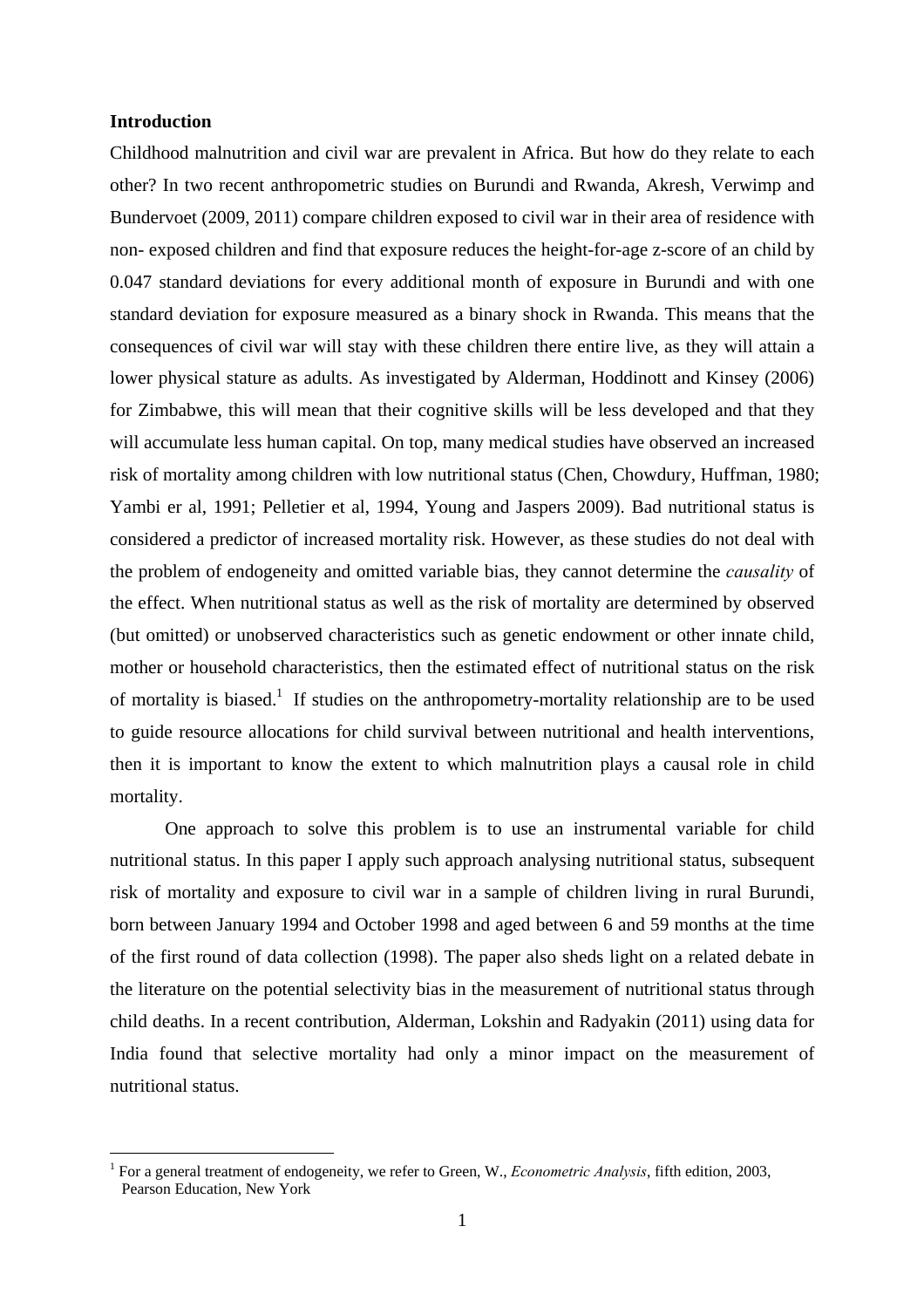#### **The course of Burundi's Civil War**

1

The latest episode of civil war in Burundi began in October 1993, when the first democratically elected president – and for the first time a Hutu president – was assassinated by paratroopers from the Tutsi-dominated army in a failed coup d'etat. This was followed by large-scale massacres in the countryside, with peasant-supporters of the president killing Tutsis and *UPRONA*-Hutus, and the army killing all Hutus in sight in an operation to 'restore order<sup>2</sup>. In a matter of days, 100,000 people lost their lives in what the UN calls a genocide (UN, 1996). The massacres were followed by the spread of violence and warfare throughout the country, with several Hutu rebel factions opposing the regular government (Tutsi) army. This marked the beginning of one of the most brutal and bloody civil wars in recent history (Uvin, 1999)

In August 2000, some minor rebel groups signed the Arusha peace agreements with the still Tutsi dominated Burundian government. This had little effect on the security situation in the field since the two major rebel groups, CNDD-FDD and FNL, were not involved in the peace talks. In 2003, the new president (Hutu) announced a one-sided cease fire and allowed the largest rebel group CNDD-FDD to descend from the hills and march victoriously on Bujumbura. Rebel leader Nkurunziza was incorporated in the government and rebel combatants were integrated in army and police forces. The intensity of the civil war decreased dramatically and in 2005 Nkurunziza was elected as the new president. One rebel group (FNL) remained outside the peace process and continued murdering and pillaging, as a result of which pockets of insecurity still exists throughout the country.

Human Rights Watch (1998, 2003) describes the Burundian war as a war against civilians. Civilians were widely used as proxy targets, with both sides (rebel groups and the regular army) targeting civilians deemed supportive of the other group. Direct battles between the army and the rebel forces were relatively rare despite the duration of the war. Both sides of the conflict engaged in massive looting of civilian property and massive human rights violations. Civilians had to flee battle zones, lost wealth and livestock, and were put in camps in often deplorable conditions. Displaced individuals and families were prone to attacks, deprivation, bad sanitation and housing conditions and malnutrition. In their strategy to avoid open confrontation with the army, rebel groups were very mobile and obliged villagers to supply food and to carry food and weapons over hilly areas with them. They also requested

<sup>&</sup>lt;sup>2</sup> UPRONA-Hutus are Hutus loyal to the Tutsi-dominated political party UPRONA, and are therefore seen as traitors to the Hutu cause.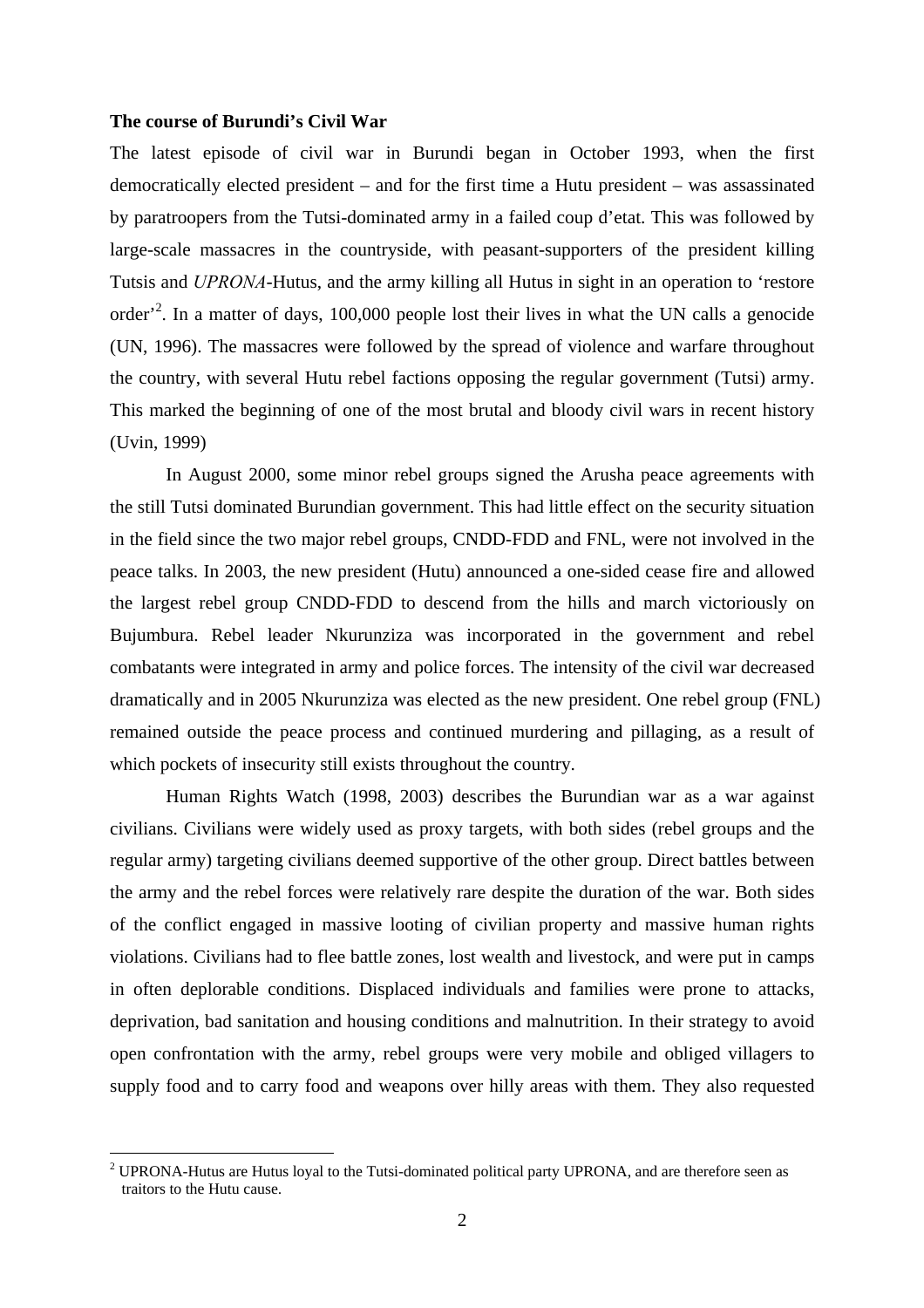contributions in cash. Upon return home displaced people would found their land occupied by neighbors or strangers.

 The war had devastating effects on the economy. Income per capita halved from USD 162.7 in 1993 to USD 82.6 in 2003 (IMF, 2007, p.7). Rural poverty headcount increased from 39.6% in 1993 to just over 70% in 2003, making Burundi the world's poorest country. Social indicators also worsened: life expectancy fell from 51.1 in 1993 to 46.3 in 2003, and the prevalence of malnutrition increased with 20 percentage points (67% in 2003).

## **Data Collection**

The data used in this paper consist of a nine-year panel with two data points, 1998 and 2007. In 1998, the World Bank and the Burundi Institute of Statistics and Economic Studies (BISES) conducted a nationally representative general-purpose household survey to analyse living standards. The 2007 Priority Survey was designed as a follow-up to the 1998 Priority Survey Due to budget limitations, it was impossible to track and re-survey all 3908 rural households (in 391 survey sites) included in the 1998 survey. It was therefore decided to randomly draw 100 of the 391 baseline sites with the purpose to track and re-survey all 1000 original (1998) rural households in these sites. 65 interviewers we trained during a one-week training period that was also helpful in improving the questionnaire. The questionnaire was pilot tested in an out of sample village and final corrections were made. 50 interviewers were selected in a competitive exam that included a case study on household composition, consumption and production as well as a range of questions on research ethics. Each team of 5 interviewers was supervised by a team leader. Two out of five team members were women. The interviewers were instructed to track and re-interview, within each hill, the 10 original households. Overall the 2007 survey managed to locate and re-interview 874 of the 1000 selected household (87.4%). This is a good result in a very poor country affected by civil war. The supervisor of each team of interviewers undertook a village level community survey in which (s)he asked questions on infrastructure, history, population, attacks and war-related violence.

 The anthropometric data were registered in the 1998 survey and the mortality and conflict exposure data in the 2007 survey. One limitation of the 1998 survey is that children were only measured in half of the survey sites and thus in half of the households. Fortunately, the selection of sites where anthropometric measurement of children was taken in 1998, occurred randomly: All households residing on every second site of the 391 sites where the survey was implemented, were selected for anthropometric measurement of their children below age 5. The 1998 survey obtained valid anthropometric data on 1196 children in 204 of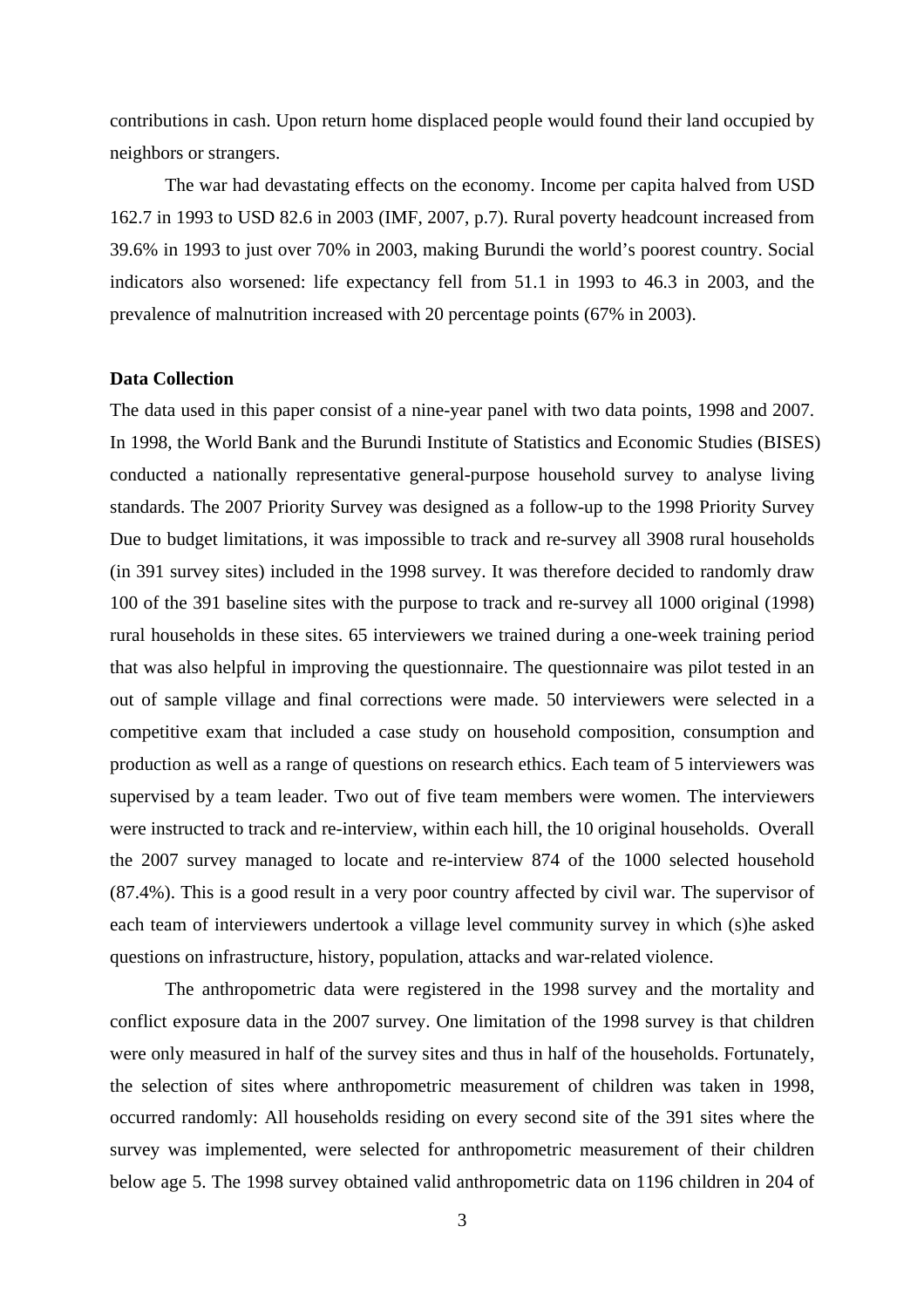the 391 sites. The 2007 survey did not only collect information on the household members that were already present in the household in 1998 and alive in 2007, but also on newborn children and children who had died in the 1998-2007 period. We asked for sex, date of birth and – if applicable - date of death and cause of death for all children ever born to mothers in the 1998 survey.

#### **Exposure to Civil War Variable and Anthropometric Indicators**

In the analysis I exploit the spatial and temporal variation of the civil war in Burundi. During the period when the children in our sample were born (01/1994-09/1998), the civil war did not affect all villages (in Burundi called sous-collines, the lowest administrative unit) at the same time. At some point, it affected some sous-collines and at other points in time, it affected others. This kind of variation is very useful in our estimation strategy (see below) as it allows us to compare children exposed to the violence with non-exposed children of the same birthcohort and children from different birth-cohorts in the same sous-collines. Our measure of exposure to civil war is the number of years the child lived in an area affected the by civil war. In the 2007 survey we asked in every sous-collines and for every year when the sous-colline was attacked (by one or more parties to the conflict).<sup>3</sup> These data were then merged with the birth date of the children from that sous-colline. The maximum years of exposure is 5 and the minimum is 0.

Relevant literature on nutritional status in childhood uses height conditional on age and gender (HAZ, stunting or chronic malnutrition) as a good indicator for long-term nutritional status. Weight-for-age (WAZ), which is more difficult to interpret as it is mix of a short-term and long-term indicator, will be used as a robustness check. These anthropometric indicators have been shown to predict mortality. In our study, I want to analyse the risk of mortality in the years following the 1998 survey. I do not investigate an acute health or food crisis, but more of a creeping situation. I am interested in duration. In our sample, only 3% of the children have a weight-for-height z-score below -2. In contrast, 66% of the children suffer from stunting (HAZ<-2) and 20% are underweight (WAZ<-2).<sup>4</sup> Next to malnutrition, other factors such as injuries or illness can also contribute to premature death. Also, malnutrition need not to be caused by war. In neighbouring Rwanda, for example, the percentages are 45% stunting, 4% wasting, 23% underweight (DHS, 2005).

1

 $3$  Recollection of war events may be subject to measurement error many years after the violence. In order to minimize this; our interviewers were instructed to cross-check with three older adults from the village. 4

<sup>&</sup>lt;sup>4</sup> I use WHO reference values for the calculation of HAZ and WAZ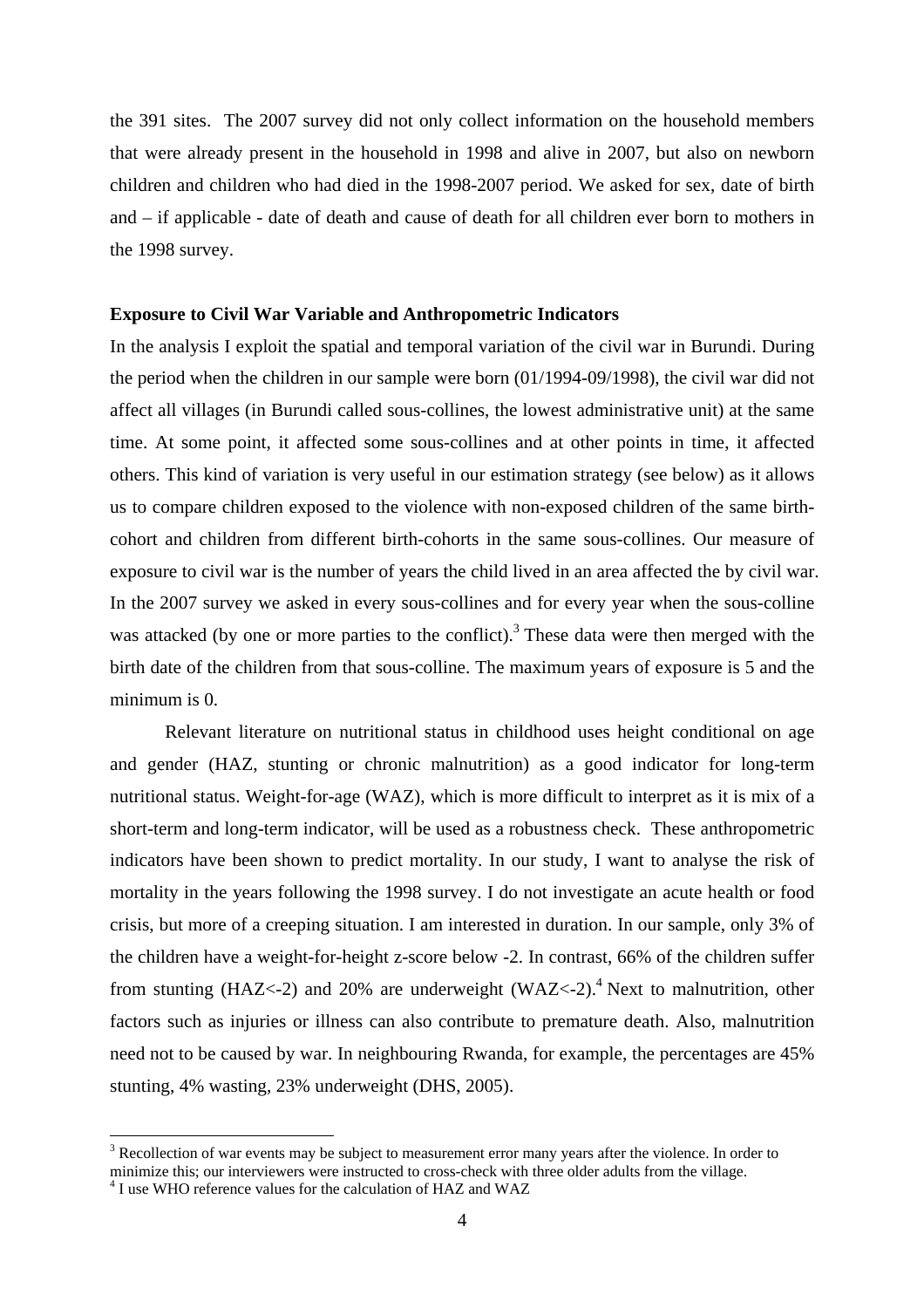# **Description**

1

Table 1 present the survival/death status of the 1998 children who were re-interviewed in 2007. The 1998 survey had obtained valid anthropometric measurements of 338 children in 47 of the 100 sites that were re-visited in  $2007$ .<sup>5</sup> In 2007, we were able to find out the fate of 283 of these children (85%). 22 of these children had died in the period between the two survey rounds (1998-2007) .One child was killed (violent death) and the other 21 died of disease. Table 1 shows that, in 1998, these 21 deceased children were, on average, not younger or older than the children who were still alive. However, the deceased children had worse nutritional status in 1998. This can also be observed in Figures 1 and 2. At the descriptive level, this table and these figures suggest that the 1998 nutritional status can serve as a predictor for the subsequent risk of mortality of a child. A result that later will be qualified in a regression framework using an instrumental variables estimation model. Remark that the distribution of HAZ and WAZ for the diseased children intersects with those of the surviving children.

# [Table 1 here] [Figure 1 and 2 here]

In the next step, the exposure to civil war is introduced. We are particularly interested in the effect of civil war on the child's nutritional status. Table 2 presents a breakdown of the data according to the exposure to civil war, child characteristics and nutritional status. The table shows that exposed children are older and have worse nutritional status. As it is well-known that the nutritional status of young children worsens between the ages 0 and 3 and then levelsoff, we have to be careful that the relationship between nutritional status and exposure to civil war, as observed in table 2, does not simply reflect the older age of the exposed children. In the subsequent regression analysis we will therefore control for potential age effects by including year of birth fixed effects. Figures 3 and 4 help us not be become confused by the age-effect. These figures depict the relationship between the length of exposure to violent conflict and both nutritional indicators. The longer the child is exposed the more it is stunted and wasted.

 $<sup>5</sup>$  Since we did not revisit all of the 204 sites where anthropometric measurements were taken in 1998, we face a</sup> potential selection problem. We treat this problem in the Appendix.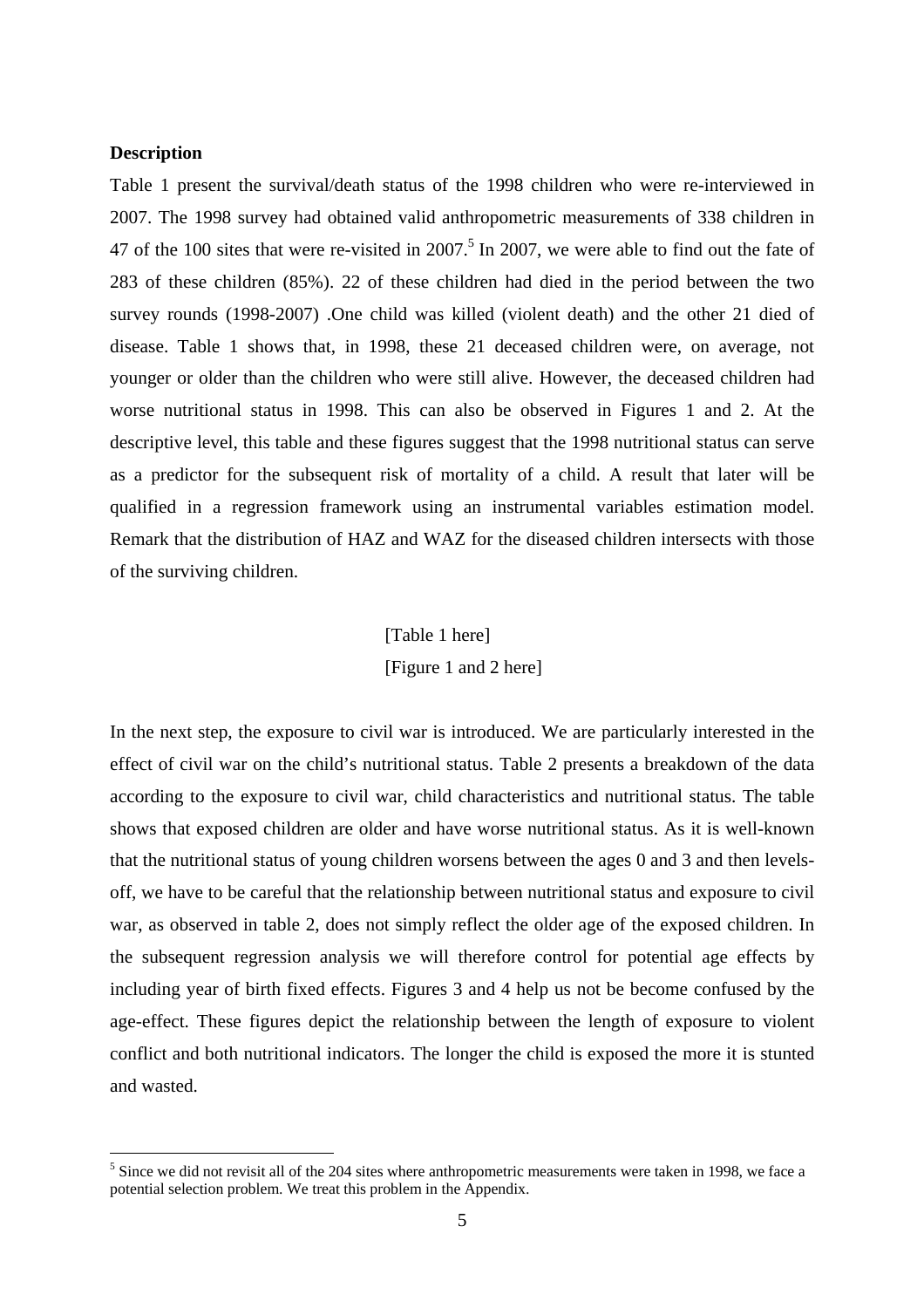### [Table 2 here]

### [Figures 3 and 4 here]

### **Estimation Strategy**

Before we discuss the models I refer to figures 5 and 6 for a visualisation of the length of exposure to violent conflict and mortality. Both figures show that the deceased children were exposed to war longer than the children who survived. It is my argument in this paper that malnutrition – not represented in Figures 5 and 6 - is *the causal mechanism* linking war exposure to mortality. Figures 3 and 4 already pointed in that direction.

Since the purpose of our approach is to find out whether or not the nutritional status of children measured in 1998 is able to predict the survival of these children, we need to exploit the longitudinal element in our dataset. We do this by using the following models. The first is a binary choice Probit model whereby the survival/death of a child in the 1998-2007 period is predicted by the child's nutritional status in 1998.

$$
Pr(y)_{07} = \alpha_0 + \beta_1 N_{98} + \sum \beta_n Z_n + \gamma + \lambda + \varepsilon
$$
 (1)

where y is the survival status, a binary variable (0/1), of the child in 2007. *N* is the nutritional status of that same child in 1998, Z a vector of child, mother and household characteristics, *γ* are year-of-birth fixed effects (FE), *λ* are agro-ecological area FE and *ε* is a random error component. Fixed Effects (FE) control for time invariant unobserved heterogeneity.

In such models, the researcher has to deal with the potential "endogeneity" of nutritional status. Endogeneity may be caused by the failure to control for all relevant variables (Greene, 2003; Heckman, 2008). This is a serious concern in nutrition and mortality research since the researcher may fail to account for or does not have information on genetic endowment or other unobserved innate characteristics of the child, the mothrer or the household. When such omitted variables are correlated with both nutritional status and the risk of mortality then spurious correlations between these two variables may occur. In such cases, an IV model allows consistent estimation of the coefficients of interest.

In order to overcome the above type of bias we identify exposure to violent conflict as a source of exogenous variation in child nutritional status. I argue that the length of exposure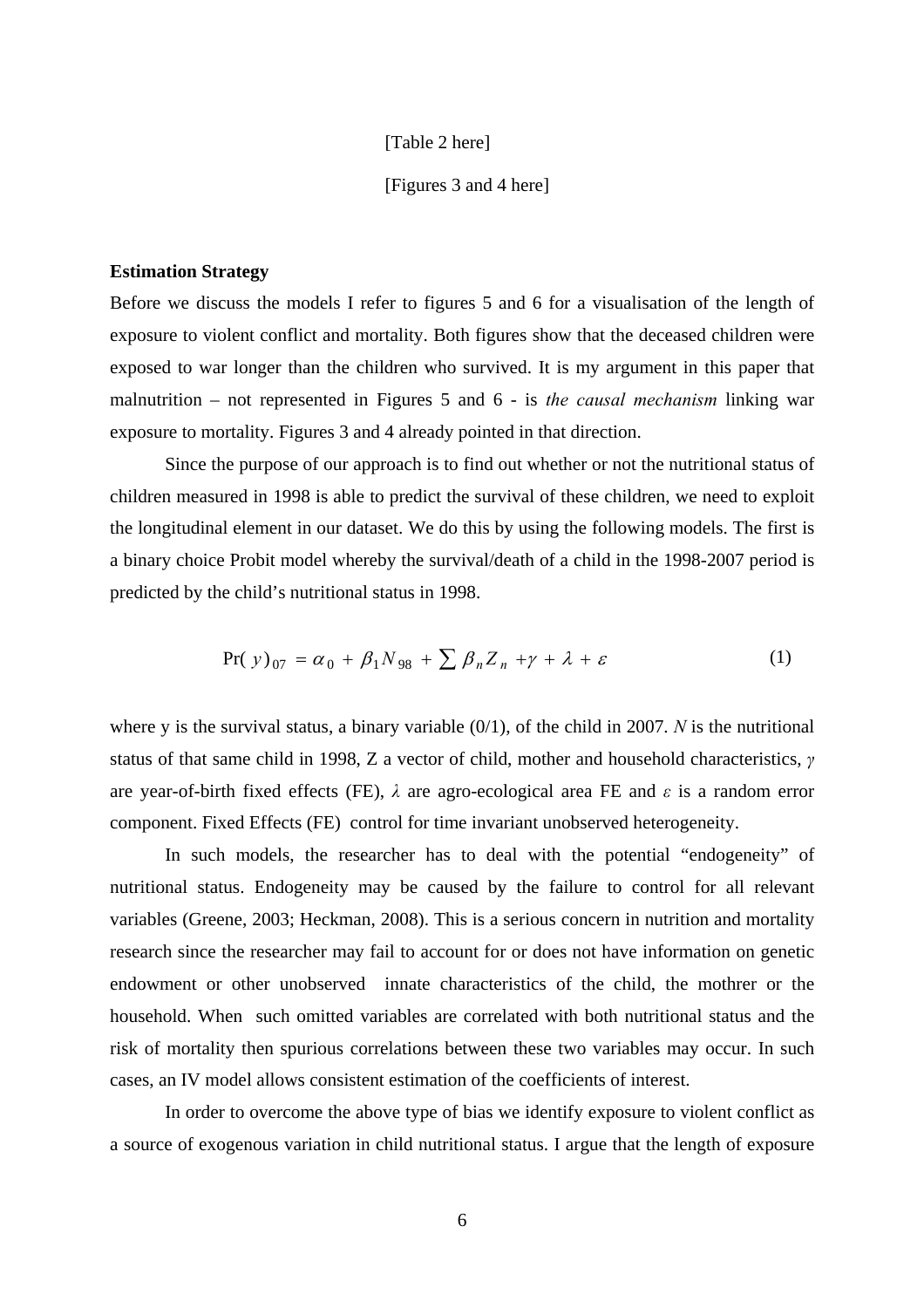is a good instrument for nutritional status and I use two types of arguments to make the case, a narrative and a statistical one.

(i) The narrative derives from the available evidence: (i.a) Bundervoet et all (2009), using a nationwide dataset for Burundi have demonstrated that exposure to civil war affects nutritional status, measured as HAZ. The channels or mechanisms through which the violence produced in civil war affects nutritional status are not so easy to disentangle. Bundervoet et al recognise this and, based on their empirical findings they suggest that the looting of household assets such as livestock is unlikely to be the main channel. Their results offer more support for two other channels, to wit violence-induced displacement and the theft and burning of crops. Both negatively affect nutrition. The longer a child is exposed to these type of events the more adverse the impact, which corresponds with my results.

(i.b) There is very few evidence in my data but also in the scholarly literature on the conflict in Burundi that young children are directly killed or murdered by the warring parties. Should this be the case then I would wrongly exclude the instrument from my second stage regression. In my admittedly small sample I have found only 1 child (1/21 being 5%) which was directly killed. This child is excluded from my analysis. Rather than directly killing children, warring parties chased people away from the villages, or households would flee the sites of battle, leaving behind their food and their farms. Typically, children affected by this type of event do not die immediately, but they are weakened and over the course of the years of exposure to violence they are more likely to die.

(ii) On the statistical front, following Nichols (2007, p.524) I am using the linear probability model to obtain test-statistics on the validity and relevance of the instrument and present the results alongside the IV probit results (Table 5). The Wald test for the IV probit is  $chi2(1) = 5.15$  with Prob  $>$  chi2 = 0.023 which indicates that the null hypothesis that the error term in the structural equation is correlated with the error term in the reduced form equation should be rejected. From the test-statistics provided in the linear probability model I learn that the Kleibergen-Paap rk LM statistic for underidentification is 2.98 with a Chi-sq(1) pvalue of 0.084. This means that the null-hypothesis of the irrelevance of the instrument is rejected and thus that the instrument is correlated with the endogenous regressor.

The Kleibergen-Paap rk Wald F statistic for weak identification is 4.6, which is low when compared with the critical values provided by Stock-Yogo (2005). Stock–Yogo weak ID test critical values provides one set for various percentages of "maximal IV relative bias"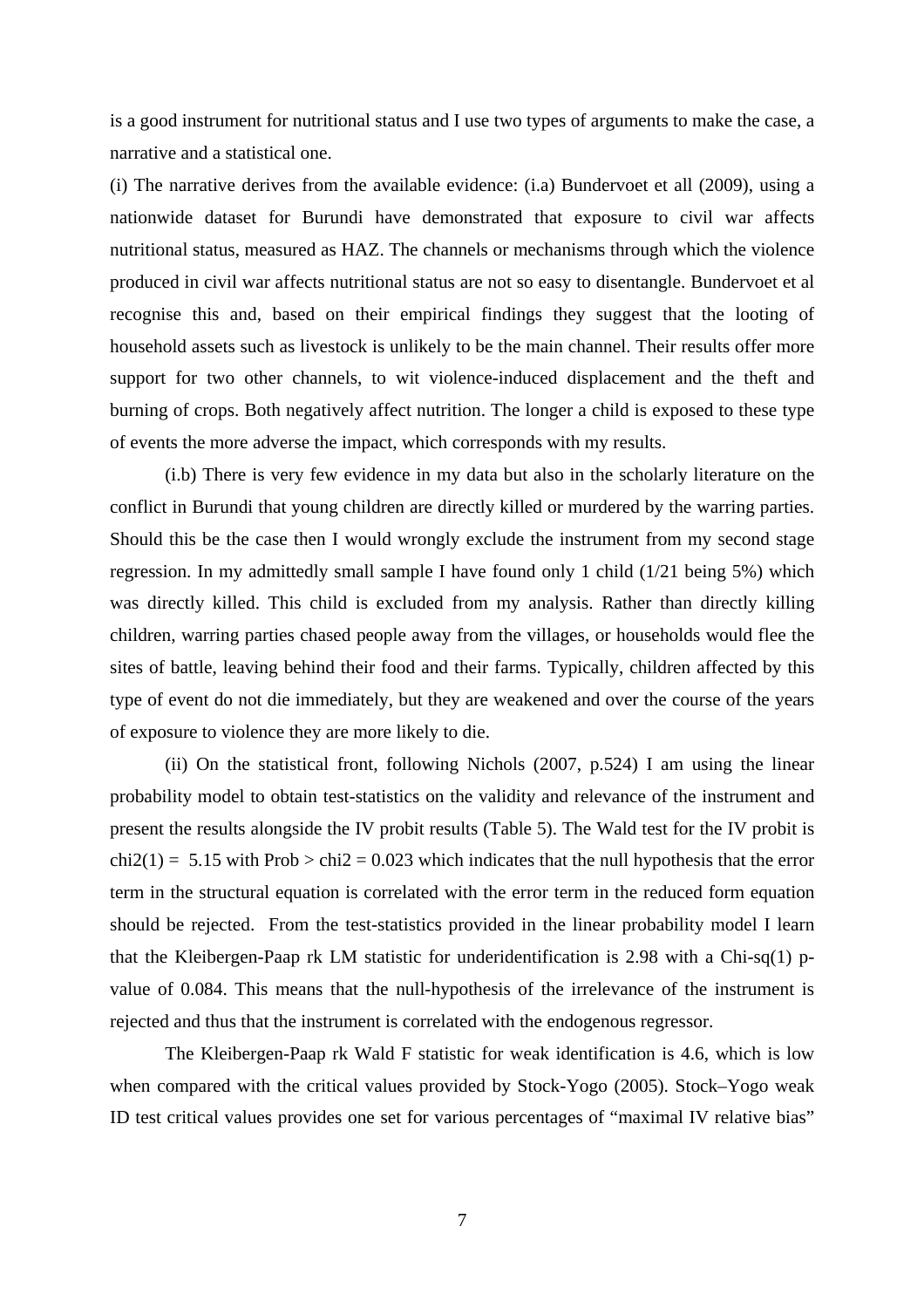(largest bias relative to OLS) and one set for "maximal IV size" (the largest size of a nominal 5% test). The critical value obtained is 30% of the largest size.<sup>6</sup>

Given that I obtain a rather low value for the Wald F one may wonder if the IV should be preferred to the OLS estimate. The reply to this question is given by a formal test for endogeneity. The result of this test (Chi-squared distributed with 1 degree of freedom) is between 2.6 and 3.2 with p-values between 0.07 and 0.10 (depending on specification) meaning that the null-hypothesis that the endogenous regressor can actually be treated as exogenous, should be rejected.

Since we only have one instrument, the equation is exactly identified and there is no Hansen-J statistic for overidentification. However, when I add the squared value of the exposure variable as a second instrument then the p-value of the Hansen-J test for overidentification is 0.90, which is well above 0.10 meaning that the instruments are correctly excluded from the second stage regression. In the first stage of the IV Probit however, the squared exposure variable is statistically insignificant. I thus prefer to use one instrument since the relationship between exposure and stunting appears to be linear and not quadratic.

Formally, the two stage approach can be written as:

$$
N_{98} = c_0 + \delta_1 V_{94-98} + \sum \beta_n Z_n + \gamma + \lambda + \nu \tag{2}
$$

$$
Pr(\mathbf{y})_{07} = \alpha_0 + \beta_1 N_{98}^* + \sum \beta_n Z_n + \gamma + \lambda + \varepsilon \tag{3}
$$

The (\*) in the upper corner of N in equation (3) signals that the variable is instrumented for, whereby  $V$  in equation (2) is the exposure to violent conflict in the village of the child during the 1994-1998 period, measured in years of exposure. In a robustness analysis on the timing of exposure later on, only exposure in the first three years of the life of the child are taken into account. The IV should be interpreted as a particular Local Average Treatment Effect (LATE, Angrist and Imbens, 1994), which captures the effect on the outcome variable of a marginal increase in exposure to civil war of a sub-group of the exposed

1

<sup>&</sup>lt;sup>6</sup> We shall see below that the test-statistic for weak identification improves substantially when the analysis is performed for boys only.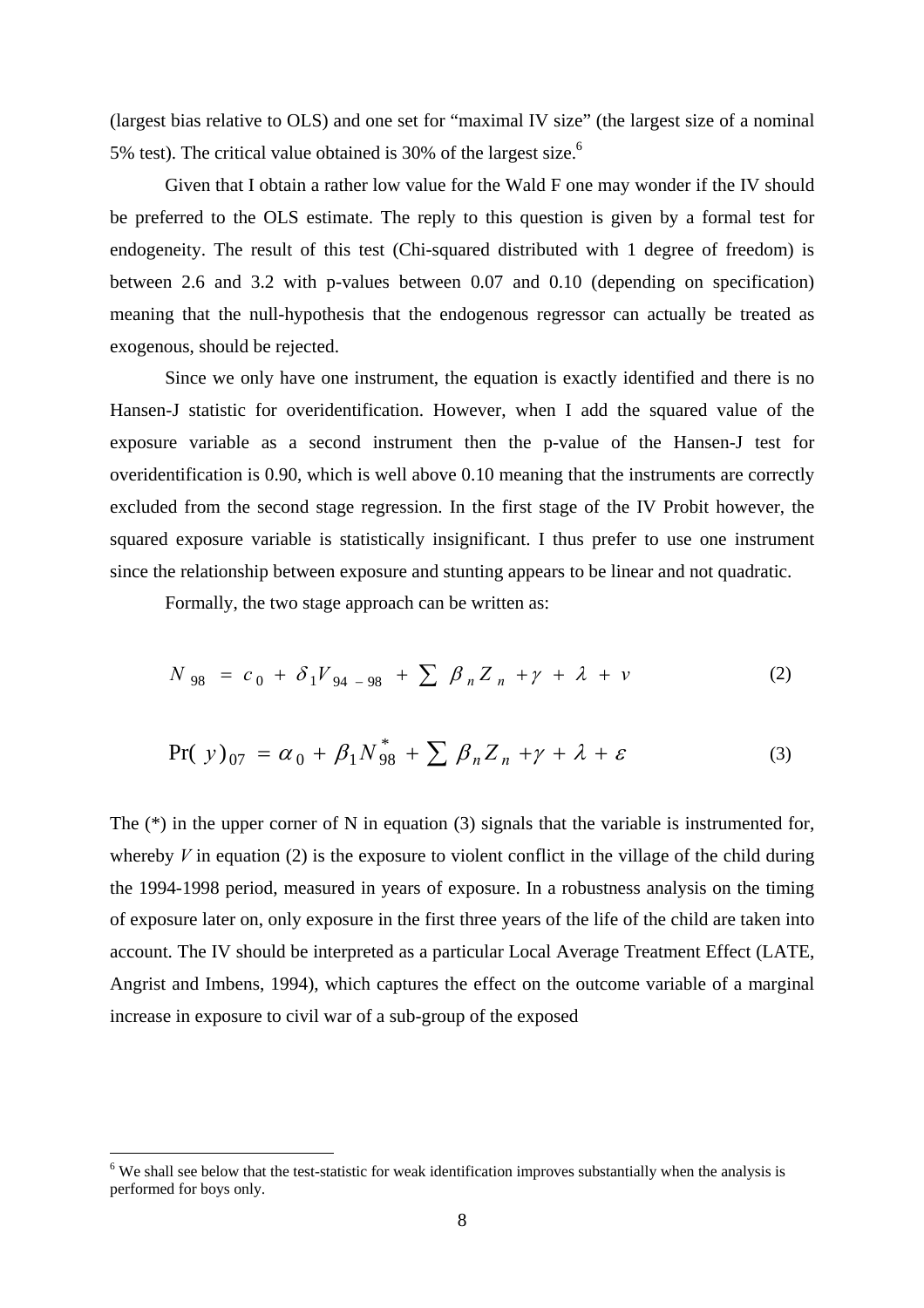# **Analysis**

1

I start the analysis showing that the number of years the child was exposed to civil war is a statistically significant predictor of the child's nutritional status. First, a full model is specified to determine malnutrition, with covariates for the characteristics of the child (sex, year of birth), characteristics for the mother (age, literacy, marital status), and characteristics of the household (size) as well as community variables (altitude and index of infrastructure). Next, exposure the civil war is added to the regression. I have implemented this procedure for both HAZ and WAZ butt the results for WAZ are reported as a robustness check below. Results are presented in table 3. An additional year of exposure to civil war lowers the height-for-age z-score with -0.15 for the whole sample and with -0.34 for the sub-sample of boys. To put the magnitude of this effect in perspective: a boy who is exposed to the violence during one year, will be  $1/3$  of a standard deviation (as measured by the z-score) shorter compared to a boy of the same age who is not exposed. The effect for girls presented in column 5 is -0.10 for an additional year of exposure but the effect is not statistically significant at the usual standards.

Regressions in columns 2-4 control for year of birth and area of residence (agroecological zone) fixed effects. This result is comparable to the results reported in Bundervoet et al (2009). Using exposure on a monthly basis these authors find a magnitude of -0.047 for every additional month of exposure in their preferred regression. When I perform their regression with my years of exposure variable, I obtain a coefficient of -0.36 per year, which, although it is larger than the result obtained for the sub sample in this paper, remains in the realm of effects reported in Bundervoet et al. Also, the result in Bundervoet et al applies to a sample of 1196 children whereas the result reported here only used a sub sample of 283 children.<sup>7</sup>

 Table 4 presents the results of the Probit model and the second stage of the IV linear probability and IV Probit models. In the first column, three factors, measured in 1998, have a statistically significant effect on the probability of the child to die in the years after the 1998 survey: the child's nutritional status in; the age of the mother and the literacy of the mother. The higher these indicators, the lower the probability to die. All regressions are controlled for year of birth and area of residence fixed effects. Standard errors are clustered at the level of the survey site (villages or sous-collines in Burundi).

 $<sup>7</sup>$  The exposure variable does not have a direct or independent effect on the risk of mortality. Once we control for</sup> nutritional status, the coefficient of the exposure variable is statistically insignificant (result not shown).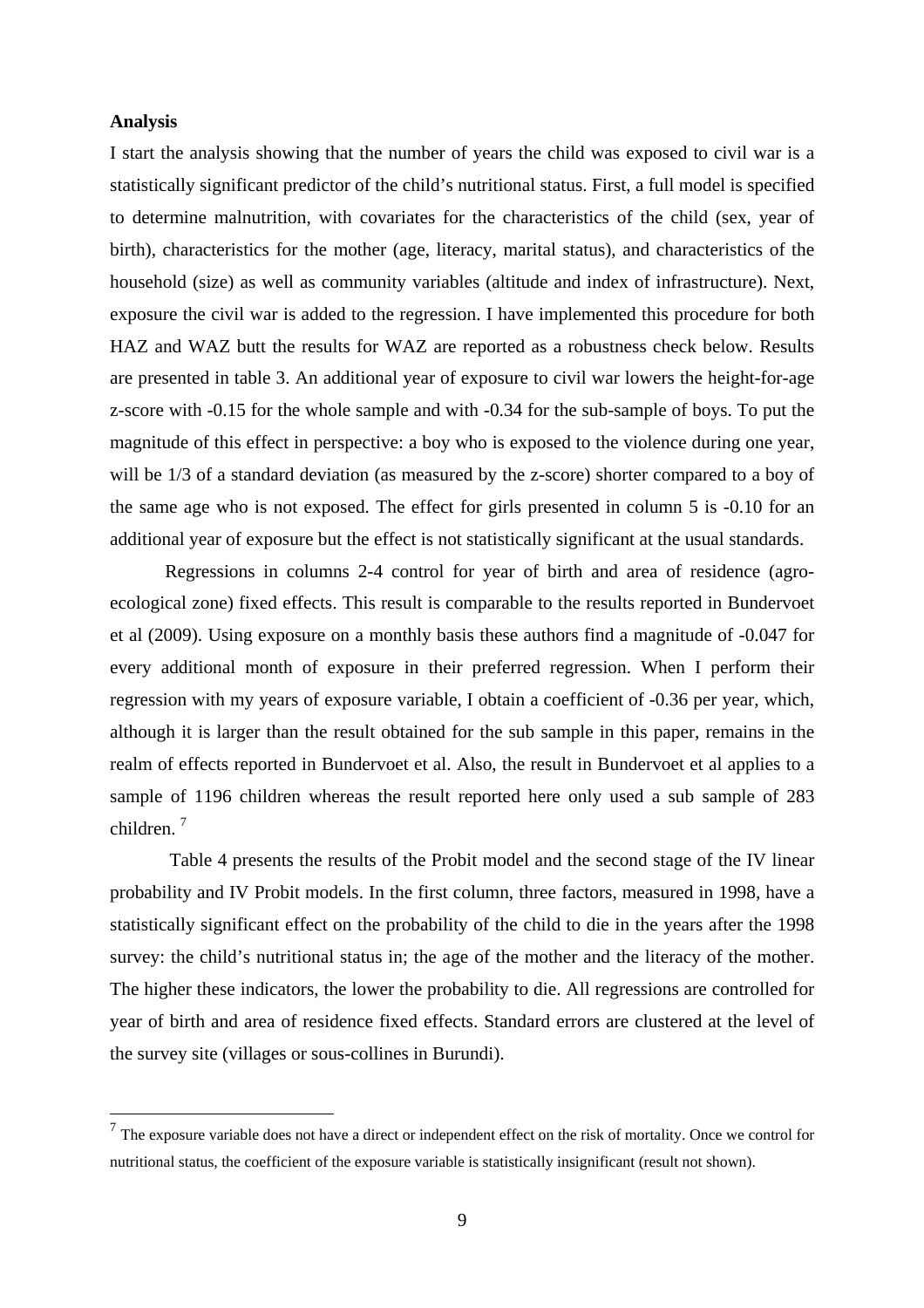# [Table 3 here]

#### [Table 4 here]

The coefficients of the Probit model in column 1 of table 4 are not straightforward to interpret. I use two approaches to make sense of the effect of HAZ on the probability to die. (a) in terms of standard deviations: an increase of one standard deviation in the height-for-age z-score decreases the underlying latent variable  $y^*$  with 0.23 standard deviations<sup>8</sup>; and (b) evaluating the marginal effects at the means of all regressors: an increase in the height-for-age z-score with one unit decreases the probability to die by 1.6%. For boys only, in column 1 of table 5, this yields -0.28 standard deviations in the first approach and -1.9% for the second approach.

 As described in the methodology section, we have run and presented the linear probability model to obtain test-statistics, which are above the usual thresholds for the entire sample (apart from the test for weak identification which is on the margin of acceptance) and which perform very well for the sub sample of boys. As for the coefficients, we are interested in the IV Probit model. The Hausman specification test for exogeneity (using a Wald Statistic) tells us to reject the null hypothesis of equality between the Probit and the IV Probit estimators and to prefer the IV estimate.

 Column 3 of table 4 (entire sample) and column 3 of table 5 (boys only) present the results of the second stage of the IV Probit. The values of -0.70 and -0.76 for the coefficients can be interpreted as the effect of a unit change in the height-for-age z-score – resulting from exposure to civil war – on the probability to die. In order to obtain a unit change in the HAZ (for example from  $-1.5$  to  $-2.5$ ) one needs approximately 6 years of exposure (6 $*0.15$ ) in case of the entire sample and 3 years of exposure for boys only (3\*0.34). Since it is more straightforward to calculate the effect of one year of exposure, I find that one year of exposure translates into a 0.15 decrease in HAZ, resulting in a 10% increase in the probability to die (0.15\*0.70) for the whole sample and a 0.34 decrease in HAZ per year of exposure for boys only, resulting in 25% increase in the probability to die (0.34\*0.76). Since the IV Probit model for the girls sub sample does not converge, estimates can not be provided. The test-

1

<sup>&</sup>lt;sup>8</sup> Using the listcoef command in STATA and taking the value in the bStdXY column.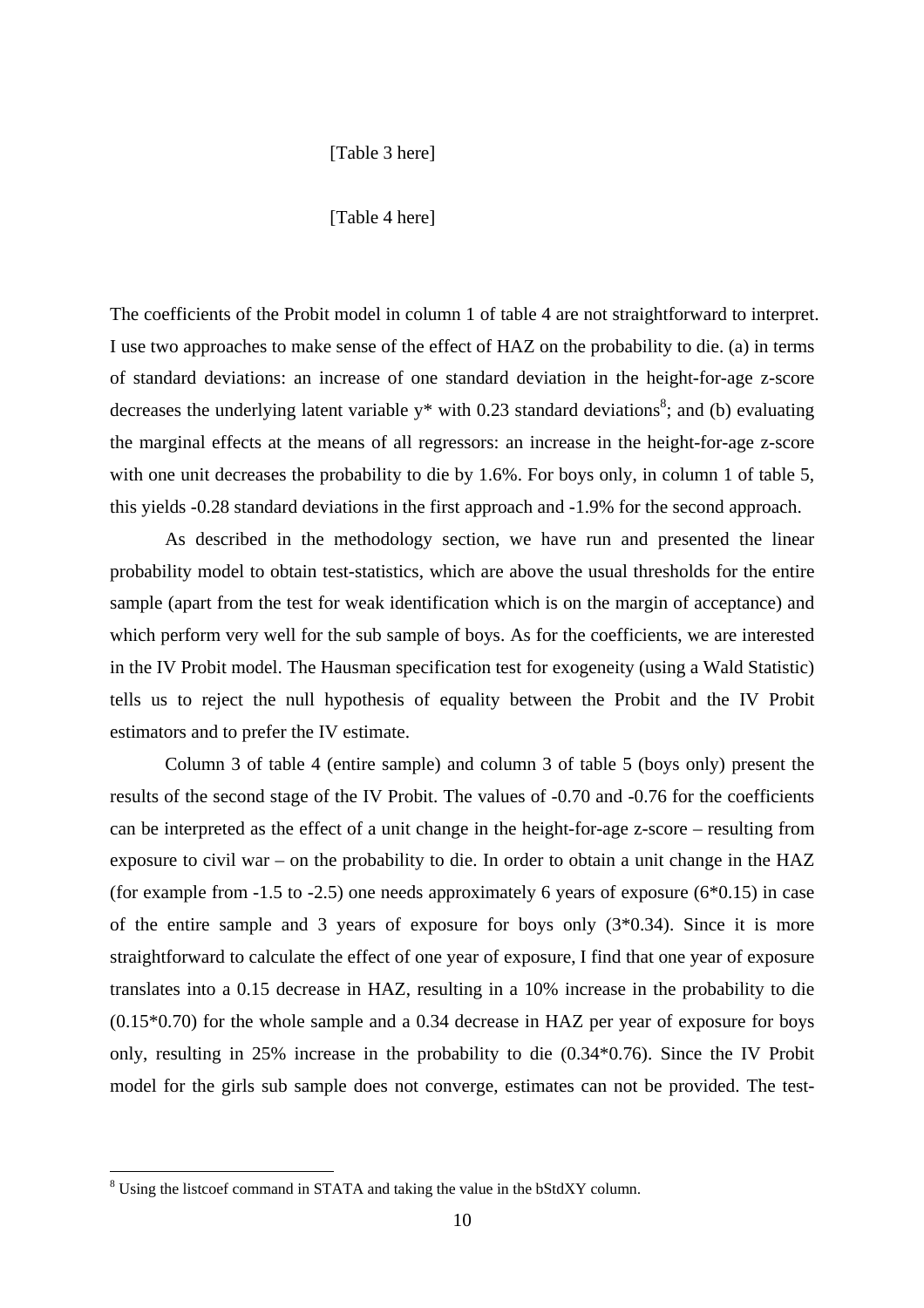statistics in the linear probability model for girls only, reported in column 5 of table 5, do not reach the usual thresholds.

#### [Table 5 here ]

# **Robustness checks**

Several factors may confound the above analysis. I distinguish four of them. (i) age-specific impacts of war exposure; (ii) the measurement of health status; (iii) socio-economic status of the household and (iv) morbidity. *First*, there is a medical literature saying that children are most vulnerable to health shocks when they are 0 to 3 years old. In stead of measuring exposure over a child's total life, I now limit the measurement of war exposure to this age interval. Column 1 of Table 6 presents the results, which have not changed. I do not find these results when I limit exposure to the years 4 and 5. This means that the results presented in the paper are driven by the exposure to violence when the children were very young. Also, results do not change when I use age in months as a control variable in stead of year of birth fixed effects.

#### [ Table 6 here]

*Second*, it could be that there is measurement error in the health indicator, the heightfor-age z-score. One could also argue that some deaths occurred in the period immediately after the survey (eg.1999 or 2000) meaning that HAZ – which is a long-term indicator - may not be the adequate indicator to use. In order to address these issues I execute a robustness test on the dependent variable using weight-for-age (WAZ) as an alternative indicator of nutritional status. WAZ is a mix of a short term and a long term indicator of nutritional status making it more difficult to interpret. When however, the deaths in the sample are spread over time (they occur right after the 1998 survey as well as just before the 2007 survey), then WAZ may serve well as a robustness check. Columns 2-6 in Table 6 present the results. In terms of the magnitude of the coefficients as well as in terms of the performance of the various teststatistics, WAZ performs very well and even better/stronger then HAZ, meaning lower pvalues on the underidentification test and higher value (10.67) for the Wald F statistic for detecting weak identification. Following Stock-Yogo (2005) the critical value obtained was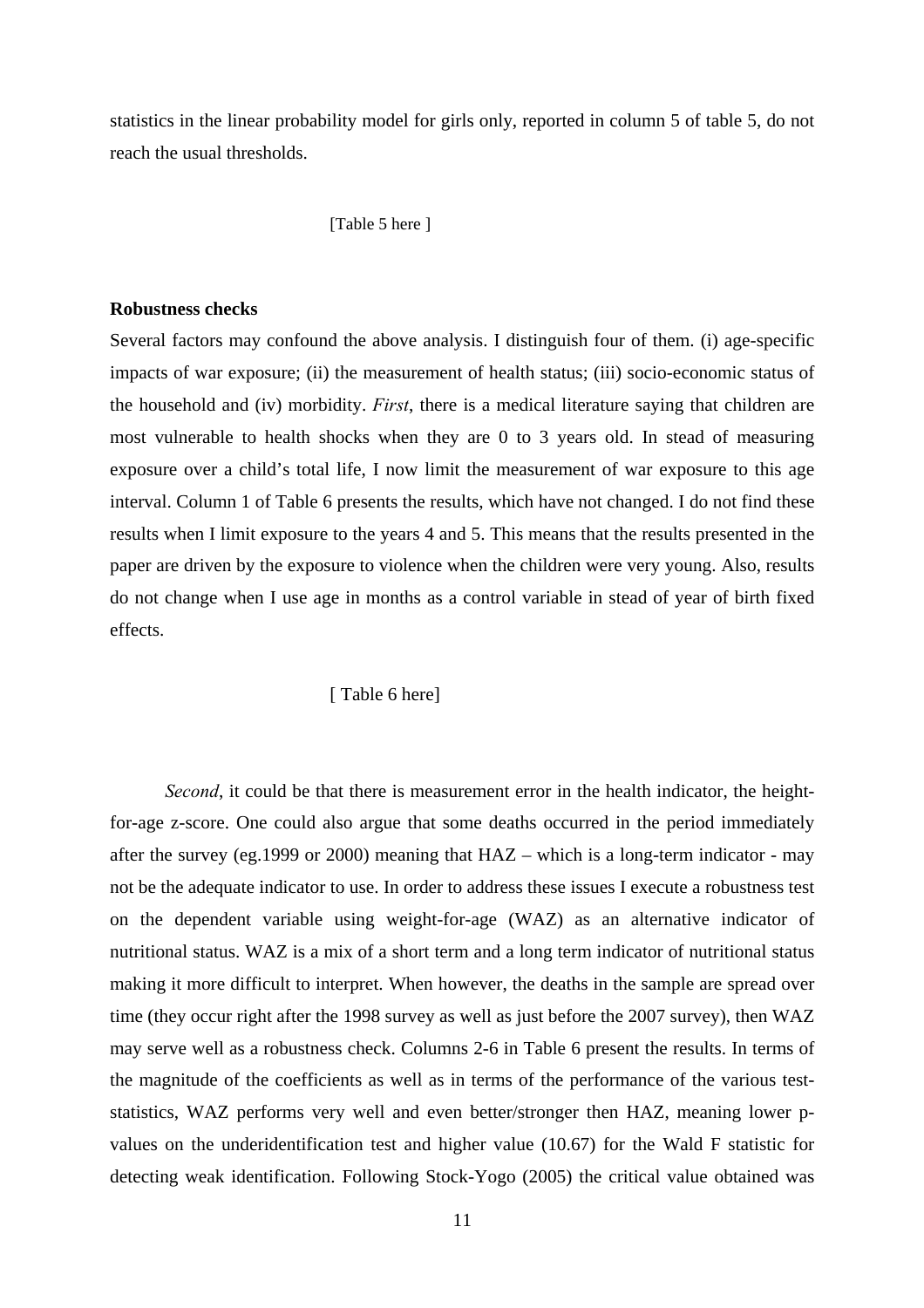15% of the largest IV size, which is reasonably good and even increases to 14.68 when we do the analysis for boys only

*Third*, the socio-economic status of the household. In all the regressions that I present in the paper, I have re-run the analysis with household level expenditures in 1998 as an additional control variable (results not presented but available from the author). This does not change the results. The effects of exposure to war and nutritional status on the risk of mortality remain unchanged and household level expenditures is statistically insignificant in tables 3, 4 and 5 and 6. This finding is consistent with Pelletier e.a. (1994, p1 and p.13) who write that 'As regards confounding, the results indicate that the anthropometry-mortality relationship is not due to confounding by socioeconomic factors when all grades of malnutrition are considered.' I remark that this robustness check is imperfect as the variable was registered during and not before the war.

And *fourth* is illness, injuries, handicaps and no access to treatment. Illnesses caused by war exposure to e.g. vector borne or respiratory diseases can affect mortality risk. This is also the case for serious injuries or handicaps. Omitting such variables may lead to an overestimation of the effect of malnutrition on mortality. In descriptive tables similar to tables 1 and 2 (not shown but available from the author) I demonstrate that exposed and nonexposed children on the one hand and survived and deceased children on the other hand did not differ in the prevalence of illness and the access to treatment at the time of the 1998 survey, neither did they suffer more from injuries or handicaps. Introducing the illness variable in the IV Probit regressions for HAZ and WAZ presented in tables 5 and 6 (results available from the author) does not change the sign nor the magnitude of the coefficients of interests. The coefficient of the illness variable is statistically insignificant.

### **Discussion**

The magnitude of our coefficients of interest is relatively high. One reason for that is the length of our follow-up period, to wit 9 years (1998-2007). Other studies have a much shorter follow-up period, often only one or a few years. In that way children stand a better chance to survive the follow-up period. A second reason is that the results of studies not dealing with the endogeneity of nutritional status and mortality risk yield biased estimates.

 The results speak to two issues in the literature. One is the gender difference and the second is the distribution of HAZ for survivors compared to non-survivors. As for the first, there is a recent literature on the gender difference as a result of nutrition, income or war shocks. There is more evidence of gender discrimination in times of peace and prosperity in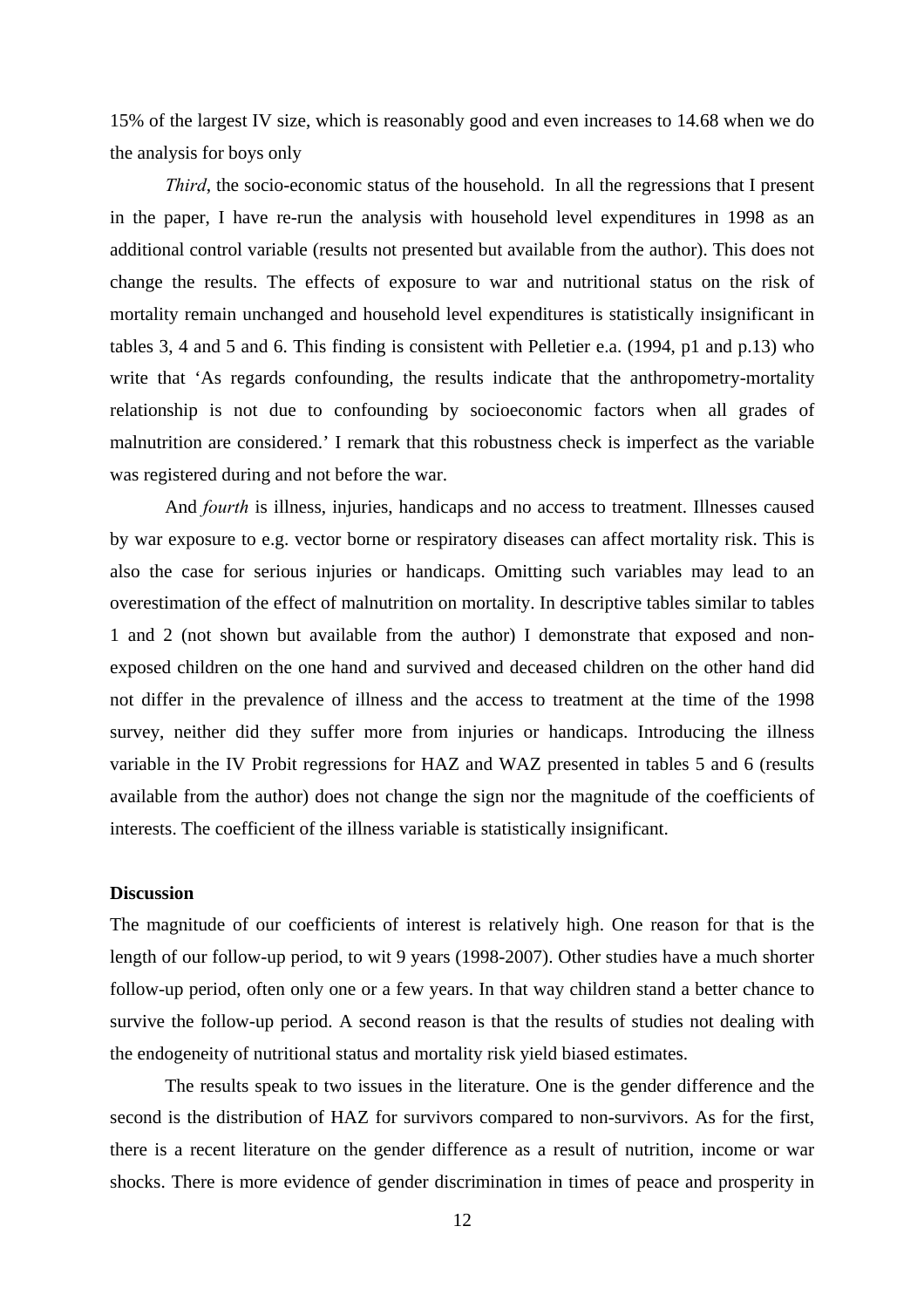Asian compared to African households. In times of severe political or economic crisis however, this may change. Mu and Zhang (2011) observe higher male excess mortality in the Great Chinese Famine whereas Verwimp and Van Bavel (2005) find a larger increase in the mortality of girls during Rwanda's refugee crisis. Differences that I believe can be explained by the capacity and the desire parents may have to discriminate between sons and daughters. Their preferences to have at least one male offspring survive may be linked to the prevailing system of dowry as well as inheritance rights/practices. Their capacity to shield children or sons for that matter from negative shocks may be impaired by the magnitude and the speed of the shock. Akresh, Verwimp, Bundervoet (2011) argue that such discrimination is not possible (or at least much less effective) in times of civil war or political violence. These events cannot be much anticipated and because of its covariate nature is hard to insure against using informal mechanisms. Parents have much less time and capacity to discriminate and the negative shock of civil war affects boys as well as girls. In Verwimp and Van Bavel (2011), the schooling of boys in Burundi is affected worse compared to that of girls. Hence, the result in this paper, that only the HAZ of boys is affected by the civil war and that the exposure to war can be used as in instrument in the analysis of mortality/survival, should be situated in that nascent literature: exposure to civil war seems to explain the nutritional status and subsequent survival of boys much better than that of girls. I explain this by the above mentioned lack of possibilities to discriminate, but I concede that I am not able to pinpoint the exact mechanism.

As for the second issue, researchers remarked that when we are confronted with a population of living children (such as in a DHS), there is a selection bias as the worst nourished died previously. The higher the mortality, the greater the selection bias. This paper, esp. Figures 1 and 2, give a rather precise answer to this question: While poor nutritional status increases the mortality risk, it does not appear to be the case that there is a substantial mortality bias among the surviving children as the distribution of dead children is similar (but slightly shifted to the left) to the distribution of alive children (if there was a strong selectivity effect, one would expect the distribution of dead children to hardly intersect with the distribution of surviving children).<sup>9</sup>

Based on these results, a case can be made for a nutrition-based intervention in areas affected by civil war. Food transfer programs in war-affected areas should target young children in order to avoid stunting or underweight. Such intervention will reduce mortality in

1

 $9$ <sup>9</sup> This pertinent observation was made by one of the anonymous reviewers.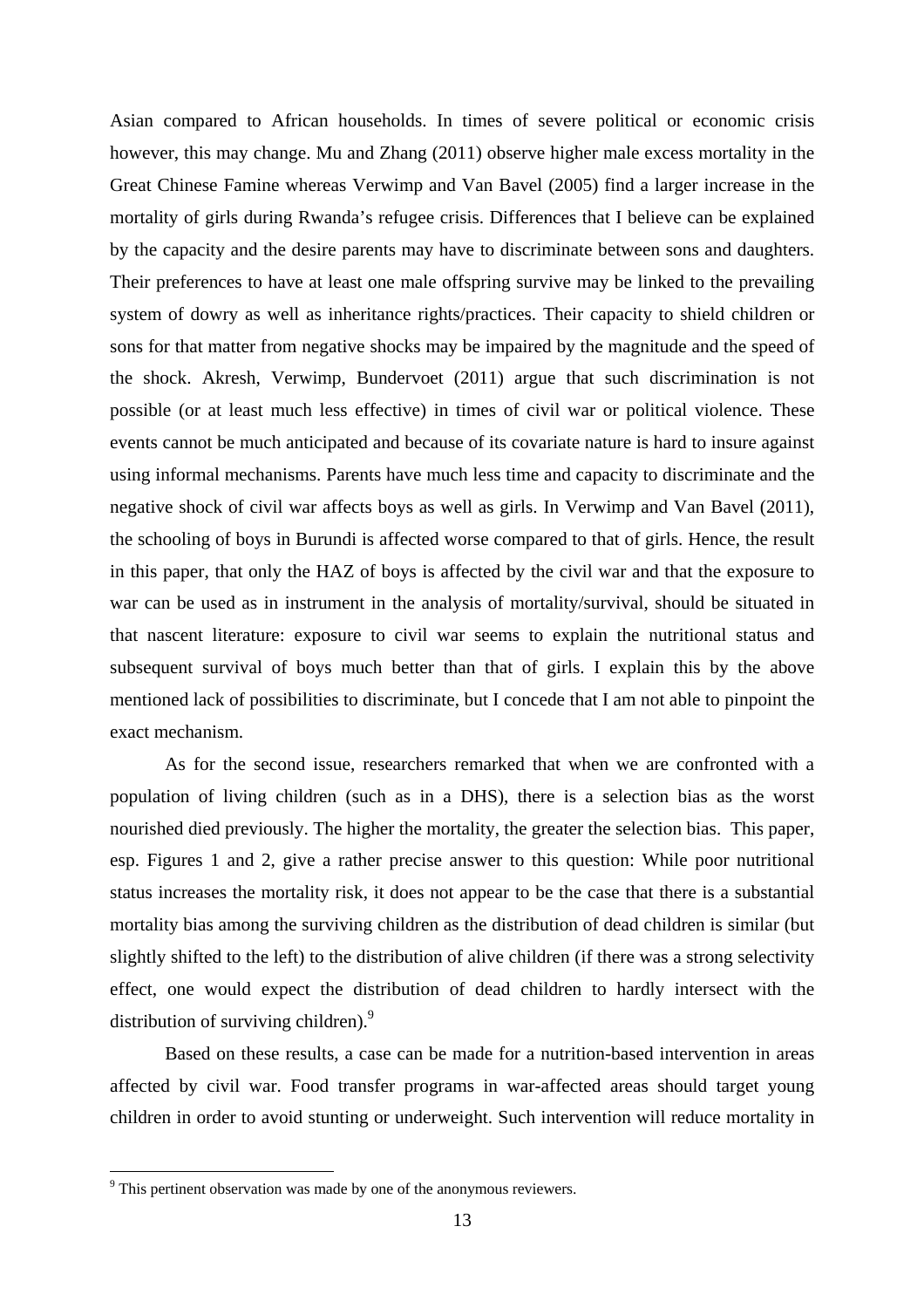the post-conflict years. This does not mean that nutrition is the only domain in which intervention is beneficial. Integrated aid or humanitarian packages offering access to health care, clean water and hygiene in addition to nutrition may reinforce the beneficial effect of each item in the package. The contribution of the paper is not to forget the food part when planning an intervention. Malnourished children are more vulnerable to illness whereby the latter maybe the direct cause of death and the former the indirect. Young girls are not the only ones needing food assistance in times of crises.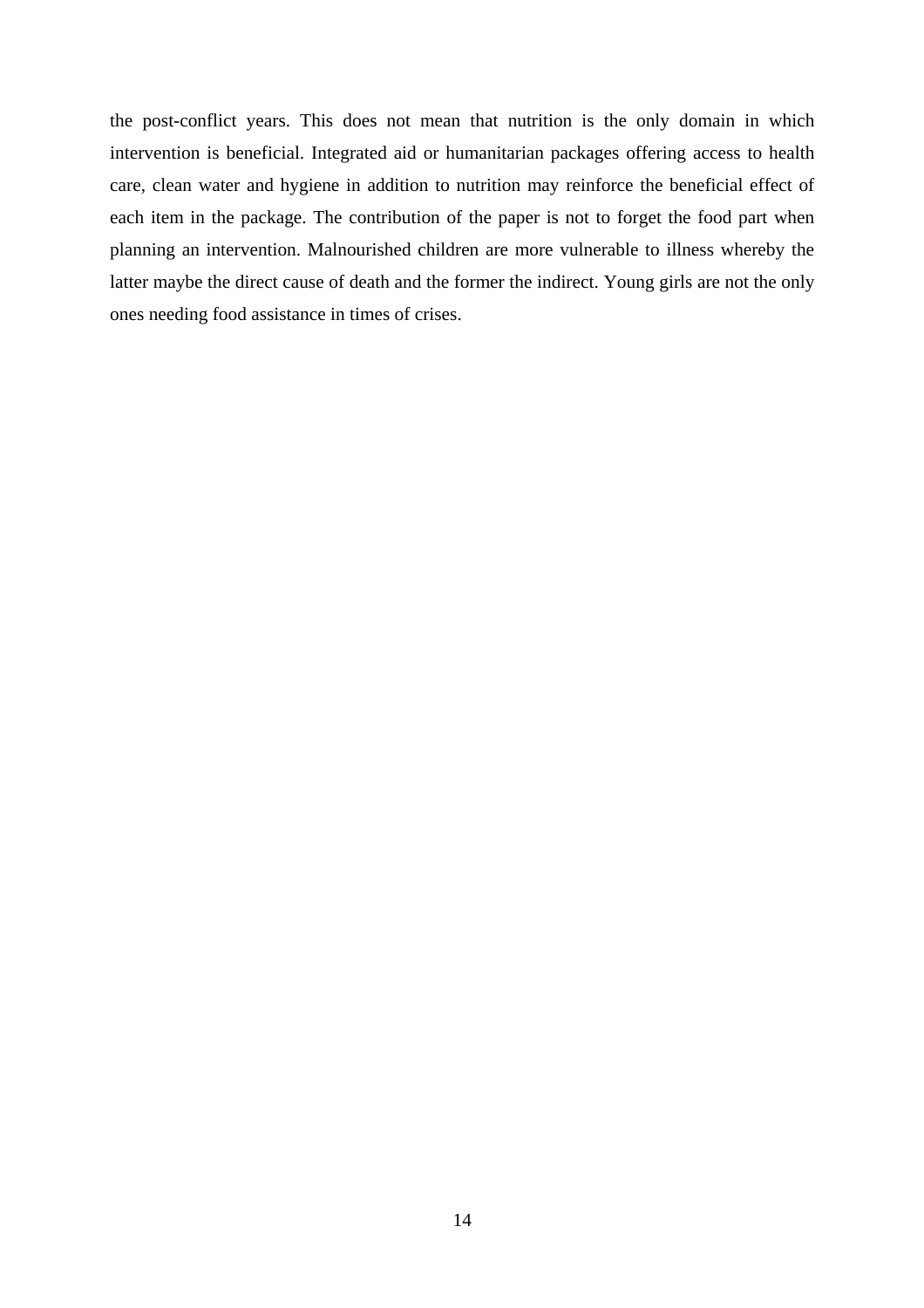## **References**

- Akresh, R, P. Verwimp and T.Bundervoet (2011), Crop Failure, Civil War and Child Stunting in Rwanda, *Economic Development and Cultural Change*, forthcoming
- Alderman, H., J. Hoddinott and B.Kinsey (2006). Long term consequences of early childhood malnutrition, Oxford Economic Papers, Oxford University Press, vol. 58(3), pages 450-474
- Alderman, H., Lokshin, M. and Radyakin, S. (2011), Tall Claims: Mortality Selection and the Height of Children in India, *Economics and Human Biology*, Accepted Manuscript, available online 6 May
- Angrist, J and G. Imbens (1994).Identification and Estimation of Local Average Treatment Effects, *Econometrica*, Vol.62, No.2, 467-476.
- Bundervoet,T., P.Verwimp and R.Akresh (2009). Health and Civil War in Rural Burundi, *Journal of Human Resources*, vol 44, n.2:536-563
- Chen, LC, Chowdury AKMA, Huffman SL, (1980). Anthropometric assessment of energy protein malnutrition and subsequent risk of mortality among preschool ages children, American *Journal of Clinical Nutrition* 33: 1836-45
- Greene W.(2003), *Econometric Analysis*, fifth edition, Pearson Education, New York
- Heckm an, J.(2008), Econometric Causality, *International Statistical Review*, International Statistical Institute, vol. 76(1), pages 1-27
- Human Rights Watch (1998). *Proxy Targets: Civilians in the War in Burundi*, New York
- Human Rights Watch (2003). *Everyday Victims: Civilians in the Burundian War*, New York.
- International Monetary Fund (2007) *Burundi Poverty Reduction Strategy Paper*. Country Report 07/46n Washington DC.
- Mu, R. and X.Zhang, (2011), Why does the Great Chinese Famine affect the male and female survivors differently? Mortality selection versus son preference, *Economics and Human Biology* 9, issue 1, 92-105
- Nichols, A. (2007). Causal inference with observational data, *The Stata Journal* 7, Number 4, pp. 507–541
- Pelletier DL, Low JW, Johnson FC, Msuka LAH. (1994). Child anthropometry and mortality in Malawi: testing for effect modification by age and length of follow-up and confounding by socioeconomic factors*, Journal of Nutrition*, 124: 2082S-105S.
- Stock, J.H. and Yogo, M. 2005. Testing for Weak Instruments in Linear IV Regression. In D.W.K. Andrews and J.H. Stock, eds. Identification and Inference for Econometric Models: Essays in Honor of Thomas Rothenberg. Cambridge: Cambridge University Press, 2005, pp. 80–108.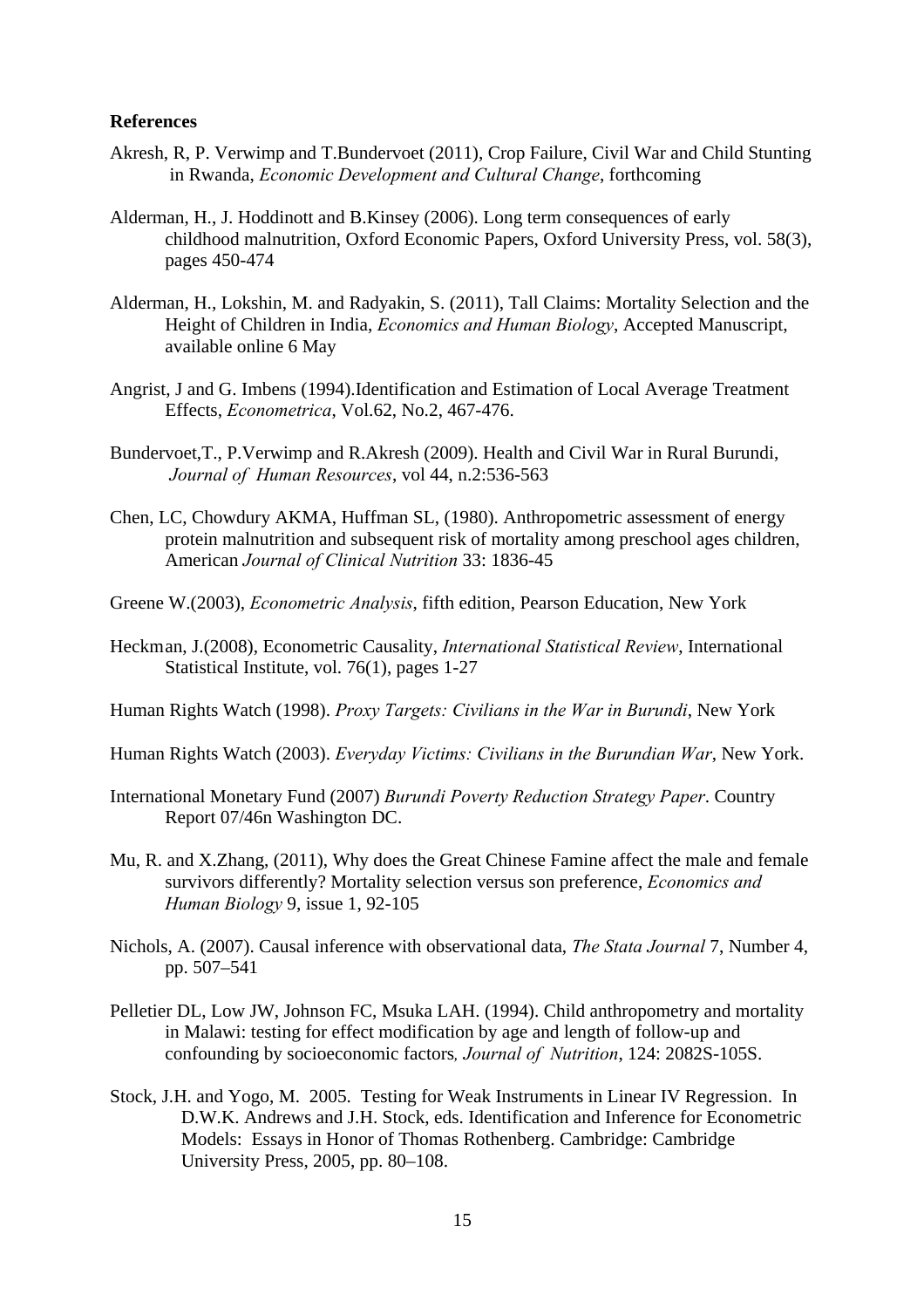- Uvin, P, (1999), Mass Violence in Burundi and Rwanda: Different Paths to Similar Outcomes," *Comparative Politics,* 31(3), p.253-271
- Verwimp, P. and J.Van Bavel, (2005), Fertility and Child Survival among Rwandan Refugees, *European Journal of Population*, Special Issue of the Demography of violent conflict, 21:271-290
- Verwimp, P. and J.Van Bavel (2011), Schooling and Civil war in Burundi: is there a gender effect?, World Bank Policy Research Paper and Households in Conflict Working Paper, forthcoming
- Yambi O, Latham MC, Habicht JP, Haas JD. (1991), Nutrition Status and the risk of mortality in children 6-36 months old in Tanzania. *Food Nutrition Bulletin*, 13: 271-76
- Young, H and S.Jaspers, (2009), Review of Nutrition and Mortality Indicators for the Integrated Food Security Phase Classification (IPC), Reference Levels and Decision-making, UN Standing Committee on Nutrition, September, 112p.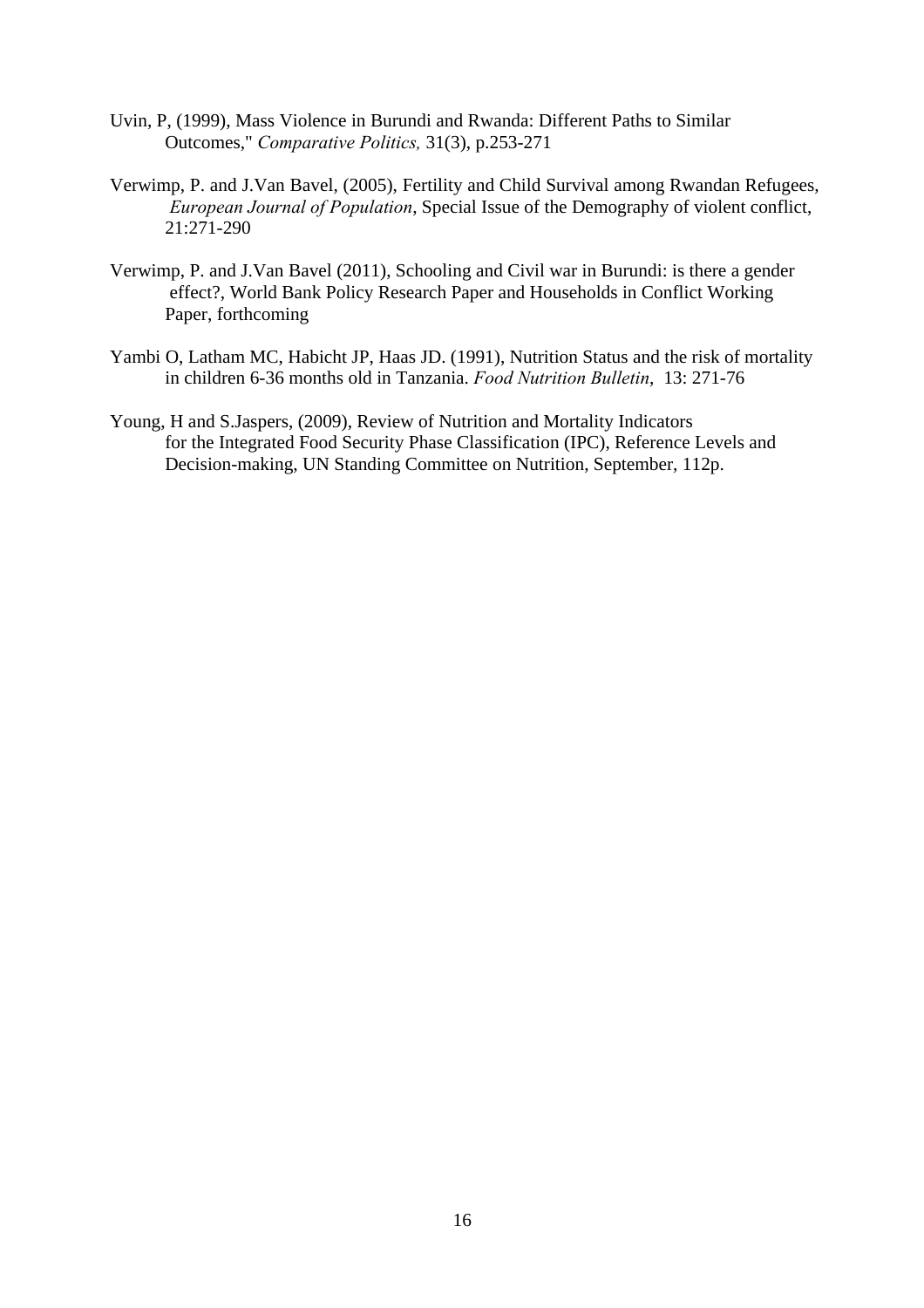# **Tables**

| Table 1: Survival/Death status of re-interviewed children, N=283 |                                |                |                  |  |  |
|------------------------------------------------------------------|--------------------------------|----------------|------------------|--|--|
| Average Weight for Age Z-score                                   | (1)                            | (2)            | (3)              |  |  |
|                                                                  | Child alive in Child not alive |                | Mean             |  |  |
|                                                                  | 2007                           | in 2007        | Difference       |  |  |
|                                                                  | $N = 262$                      | $N=21a$        | $(1)-(2)$        |  |  |
| Child's Age (in months) at the time                              |                                |                |                  |  |  |
| of the 1998 measurement                                          | 32.3 [0.90]                    | 29.0 [3.25]    | $3.2$ [ $3.37$ ] |  |  |
|                                                                  |                                |                |                  |  |  |
| Average Height for age Z-score                                   |                                |                |                  |  |  |
| in 1998                                                          | $-2.45$ [0.09]                 | $-3.26$ [0.27] | $0.81***$ [0.29] |  |  |
| Average Weight for age Z-score                                   |                                |                |                  |  |  |
| in 1998                                                          | $-1.25$ [0.05]                 | $-1.62$ [0.19] | $0.36*[0.20]$    |  |  |
|                                                                  |                                |                |                  |  |  |

a One child (excluded) died violently.

| Table 2: Nutritional Status, Civil War Exposure, Age and Gender, N=283 |  |
|------------------------------------------------------------------------|--|
|------------------------------------------------------------------------|--|

| Table 2.INdifficular Status, Crvil Wal Exposure, Age and Octider, $N-20J$ |                  |                  |                  |  |  |
|---------------------------------------------------------------------------|------------------|------------------|------------------|--|--|
| Average Weight for Age Z-score                                            | (1)              | (2)              | (3)              |  |  |
|                                                                           | Child<br>not     | Children exposed | Mean             |  |  |
|                                                                           | exposed<br>to    | to Civil War     | Difference       |  |  |
|                                                                           | Civil War        | $n=75$           | $(1)-(2)$        |  |  |
|                                                                           | $N = 208$        |                  |                  |  |  |
| Child's Age (in months)                                                   | 29.6 [1.02]      | 37.9 [1.53]      | $-8.24***[1.84]$ |  |  |
|                                                                           |                  |                  |                  |  |  |
| Number of years exposed                                                   | $\boldsymbol{0}$ | $1.76$ [0.12]    |                  |  |  |
|                                                                           |                  |                  |                  |  |  |
| Average HAZ-score                                                         | $-2.31$ [0.10]   | $-3.04$ [0.13]   | $0.72***[0.17]$  |  |  |
|                                                                           |                  |                  |                  |  |  |
| Average WAZ-score                                                         | $-1.18$ [0.06]   | $-1.56$ [0.08]   | $0.38***[0.10]$  |  |  |
|                                                                           |                  |                  |                  |  |  |
| Child's Gender (% female)                                                 | 51.4 [0.03]      | 54.6 [0.06]      | $-3.2$ [0.07]    |  |  |

Notes: Robust standard errors in brackets. \*\*\* significant at 1%; \*\* significant at 5%; \* significant at 10%. Data source: World Bank and Burundi Statistics Institute 1998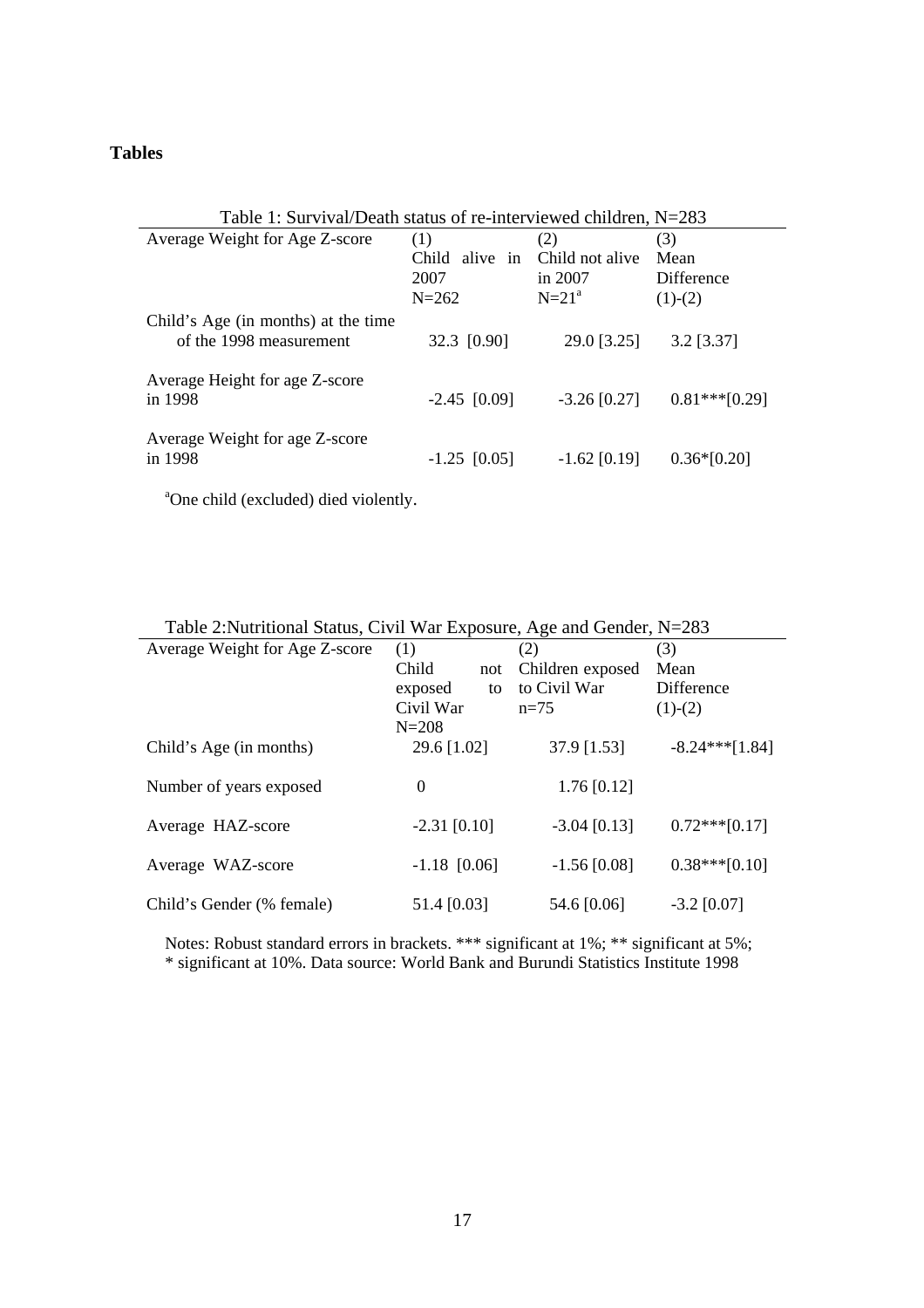| Dependent<br>Variable:<br>Nutritional<br><b>Status</b><br>measured by<br>Height-for-age<br>z-score<br>Years of<br>Exposure | <b>OLS</b><br>(1)         | <b>OLS</b><br>(2)        | <b>OLS</b><br>(first stage of<br>column 2 and<br>$3$ in table 4)<br>(3)<br>$-0.15**$ [0.07] | <b>OLS</b><br>(first stage of<br>column 2 and<br>$3$ in table $5$ )<br>boys only<br>(4)<br>$-0.34***[0.12]$                  | <b>OLS</b><br>(first<br>stage<br>of<br>column 5 and 6<br>in table 5)<br>girls only<br>(5)<br>$-0.10$ [0.089] |
|----------------------------------------------------------------------------------------------------------------------------|---------------------------|--------------------------|---------------------------------------------------------------------------------------------|------------------------------------------------------------------------------------------------------------------------------|--------------------------------------------------------------------------------------------------------------|
| Age of the child                                                                                                           | $-0.21***$<br>[0.64]      |                          |                                                                                             |                                                                                                                              |                                                                                                              |
| Child is Female                                                                                                            | $0.41**$ [0.16]           | $0.39**[0.17]$           | $0.42**[0.17]$                                                                              |                                                                                                                              |                                                                                                              |
| Age of the<br>mother                                                                                                       |                           | $-0.011$ [0.11]          | $-0.013$<br>[0.01]                                                                          | $-0.017$ [0.02]                                                                                                              | $-0.01$ [0.015]                                                                                              |
| Mother<br>is<br>literate                                                                                                   |                           | $0.05$ [0.20]            | $-0.021$<br>[0.19]                                                                          | $-0.079$ [0.27]                                                                                                              | $-0.021$ [0.29]                                                                                              |
| Marital status<br>of mother                                                                                                |                           | $0.07$ [0.25]            | $0.11$ [0.24]                                                                               | $0.20$ [0.54]                                                                                                                | $-0.043$ [0.29]                                                                                              |
| Size of<br>the household                                                                                                   |                           | $0.03$ [0.04]            | $0.03$ [0.04]                                                                               | $0.009$ [0.83]                                                                                                               | $0.03$ [0.06]                                                                                                |
| Altitude of the<br>village                                                                                                 |                           | $-0.0002$<br>[0.0004]    | $-0.0004$<br>[0.0004]                                                                       | 0.0002<br>[0.0008]                                                                                                           | $-0.0007$<br>[0.0008]                                                                                        |
| Village<br>infrastructure                                                                                                  |                           | $-0.003$ [0.02]          | $-0.004$ [0.02]                                                                             | $0.05$ [0.03]                                                                                                                | $-0.04$ [0.03]                                                                                               |
| Year of<br>Birth<br><b>FE</b>                                                                                              | NO                        | <b>YES</b>               | <b>YES</b>                                                                                  | <b>YES</b>                                                                                                                   | <b>YES</b>                                                                                                   |
| Agro-Ecol.Zone<br>FE                                                                                                       | <b>YES</b>                | <b>YES</b>               | <b>YES</b>                                                                                  | <b>YES</b>                                                                                                                   | <b>YES</b>                                                                                                   |
| Constant                                                                                                                   | $-1.7***[0.19]$           | $2.13***[0.70]$          | $-1.80**$ [0.72]                                                                            | $-2.13$ ** $[1.01]$                                                                                                          | $-0.99$ [1.46]                                                                                               |
| N<br>R squared<br>F-Statistic                                                                                              | 283<br>0.12<br>$16.55***$ | 283<br>0.12<br>$8.15***$ | 283<br>0.13<br>$10.48***$                                                                   | 135<br>0.14<br>$3.61***$<br>Notes: Robust standard errors in brackets $***$ significant at $1\%$ : ** significant at $5\%$ : | 148<br>0.18<br>$5.24***$                                                                                     |

Table3: Determinants of Child Nutritional Status, N=283

Notes: Robust standard errors in brackets. \*\*\* significant at 1%; \*\* significant at 5%; \* significant at 10%. Data source: World Bank and Burundi Statistics Institute 1998.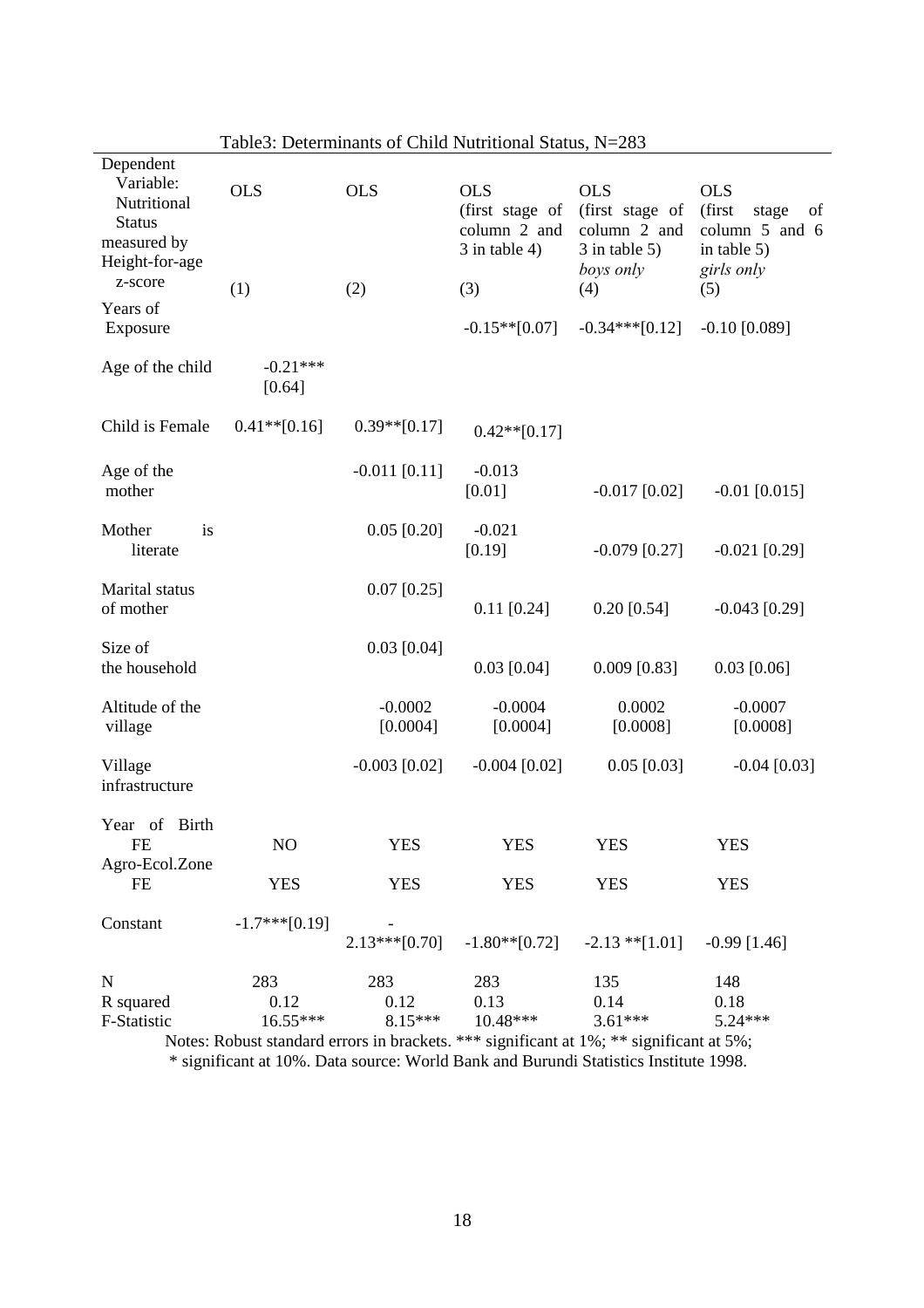| Alive/Death                                                    | Height-for-age (stunting), boys and girls                                                                        |                    |        |                  |  |  |
|----------------------------------------------------------------|------------------------------------------------------------------------------------------------------------------|--------------------|--------|------------------|--|--|
|                                                                | Probit                                                                                                           | IV                 | Linear | <b>IV</b> Probit |  |  |
|                                                                | (1)                                                                                                              | Probability<br>(2) |        | (3)              |  |  |
| <b>Nutritional Status</b>                                      | $-0.19***$                                                                                                       | $-0.20*$           |        | $-0.70***$       |  |  |
|                                                                | [0.06]                                                                                                           | [0.12]             |        | [0.082]          |  |  |
| Child is Female                                                | $-0.051$                                                                                                         | $0.068*$           |        | $0.21*$          |  |  |
|                                                                | [0.19]                                                                                                           | [0.003]            |        | [0.13]           |  |  |
| Age of the Mother                                              | $-0.027*$                                                                                                        | $-0.05$            |        | $-0.022*$        |  |  |
|                                                                | [0.016]                                                                                                          | [0.016]            |        | [0.014]          |  |  |
| Mother is Literate                                             | $-0.81***$                                                                                                       | $-0.08*$           |        | $-0.43$          |  |  |
|                                                                | [0.30]                                                                                                           | [0.046]            |        | [0.27]           |  |  |
| Marital status of                                              | 0.36                                                                                                             | 0.065              |        | 0.24             |  |  |
| Mother                                                         | [0.34]                                                                                                           | [0.066]            |        | [0.21]           |  |  |
| Size of the household                                          | $-0.04$                                                                                                          | $-0.003$           |        | $-0.007$         |  |  |
|                                                                | [0.053]                                                                                                          | [0.009]            |        | [0.036]          |  |  |
| Altitude of the village                                        | 0.001                                                                                                            | 0.00008            |        | 0.0006           |  |  |
|                                                                | [0.001]                                                                                                          | [0.0009]           |        | [0.006]          |  |  |
| Village Infrastructure                                         | 0.03                                                                                                             | 0.003              |        | 0.014            |  |  |
|                                                                | [0.03]                                                                                                           | [0.005]            |        | [0.021]          |  |  |
| Year of Birth FE                                               | <b>YES</b>                                                                                                       | <b>YES</b>         |        | <b>YES</b>       |  |  |
| Agro-Ecol. Zone FE                                             | <b>YES</b>                                                                                                       | <b>YES</b>         |        | <b>YES</b>       |  |  |
| Constant                                                       | $-3.76**$                                                                                                        | $-0.54*$           |        | $-3.59***$       |  |  |
|                                                                | [1.92]                                                                                                           | [0.29]             |        | [1.13]           |  |  |
| Test for endogeneity                                           |                                                                                                                  | $2.6*$             |        |                  |  |  |
| K-P test for                                                   |                                                                                                                  | 2.98*              |        |                  |  |  |
| Underidentification                                            |                                                                                                                  |                    |        |                  |  |  |
| K-P test for weak                                              |                                                                                                                  | 4.6                |        |                  |  |  |
| Identification                                                 |                                                                                                                  |                    |        |                  |  |  |
| Hausman specification                                          |                                                                                                                  |                    |        |                  |  |  |
| test for exogeneity                                            |                                                                                                                  |                    |        | $5.15**$         |  |  |
| of the instrument                                              |                                                                                                                  |                    |        |                  |  |  |
|                                                                | Notes: Robust standard errors in brackets. *** significant at 1%;<br>** significant at 5%; * significant at 10%. |                    |        |                  |  |  |
| Data source: World Bank and Burundi Statistics Institute 1998. |                                                                                                                  |                    |        |                  |  |  |
|                                                                |                                                                                                                  |                    |        |                  |  |  |

| Table 4: Nutritional Status, Mortality Risk and Exposure to Civil War,  |  |
|-------------------------------------------------------------------------|--|
| Probit, Linear Probability and IV Probit models (second stage), $N=283$ |  |

Nutritional Status measured as

Dependent Variable: 0/1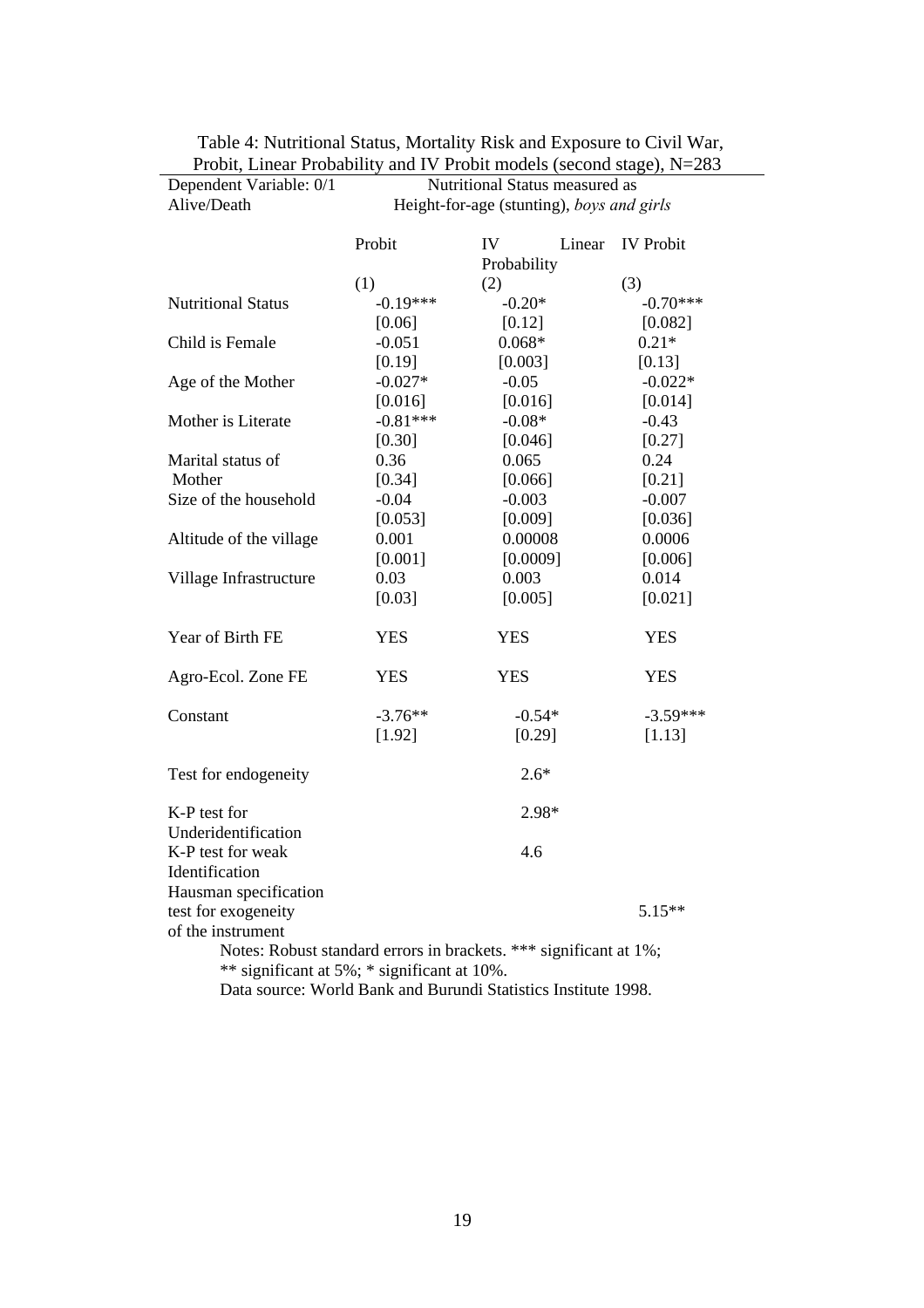| Probit, Linear Probability and Ly Probit models (second stage), $N=203$ |                                       |              |                                                                                                  |                                        |                                |                  |  |
|-------------------------------------------------------------------------|---------------------------------------|--------------|--------------------------------------------------------------------------------------------------|----------------------------------------|--------------------------------|------------------|--|
| Dependent                                                               | Nutritional Status measured as        |              |                                                                                                  |                                        | Nutritional Status measured as |                  |  |
| Variable: 0/1                                                           | Height-for-age (stunting), boys only, |              |                                                                                                  | Height-for-age (stunting), girls only, |                                |                  |  |
| Alive/Death                                                             | $N = 135$                             |              |                                                                                                  |                                        | $N = 148$                      |                  |  |
|                                                                         | Probit                                | IV<br>Linear | <b>IV</b> Probit                                                                                 | Probit                                 | IV Linear                      | <b>IV Probit</b> |  |
|                                                                         |                                       | Probability  |                                                                                                  |                                        | Probability                    |                  |  |
|                                                                         | (1)                                   | (2)          | (3)                                                                                              | (4)                                    | (5)                            | (6)              |  |
| <b>Nutritional Status</b>                                               | $-0.25**$                             | $-0.28*$     | $-0.76***$                                                                                       | $-0.24$                                | 0.04                           |                  |  |
|                                                                         | [0.10]                                | [0.14]       | [0.074]                                                                                          | [0.18]                                 | [0.17]                         | Model            |  |
| Age of the Mother                                                       | $-0.013$                              | $-0.006$     | $-0.009$                                                                                         | $-0.04$                                | $-0.003$                       | does not         |  |
|                                                                         | [0.027]                               | [0.004]      | [0.018]                                                                                          | [0.03]                                 | [0.003]                        |                  |  |
| Mother is Literate                                                      | $-0.84$                               | $-0.09$      | $-0.35$                                                                                          | $-0.83$                                | $-0.085*$                      | converge         |  |
|                                                                         | [0.50]                                | [0.09]       | [0.34]                                                                                           | [0.53]                                 | [0.046]                        |                  |  |
| Marital status of                                                       | 0.47                                  | 0.11         | 0.21                                                                                             | 0.089                                  | 0.015                          |                  |  |
| Mother                                                                  | [0.41]                                | [0.15]       | [0.39]                                                                                           | [0.71]                                 | [0.09]                         |                  |  |
| Size of the                                                             | $-0.19$                               | $-0.010$     | $-0.087$                                                                                         | 0.02                                   | $-0.005$                       |                  |  |
| Household                                                               | [0.10]                                | [0.024]      | [0.079]                                                                                          | [0.09]                                 | [0.012]                        |                  |  |
| Altitude of                                                             | 0.0018                                | 0.0002       | 0.0009                                                                                           | 0.001                                  | 0.0008                         |                  |  |
| the village                                                             | [0.001]                               | [0.002]      | [0.0008]                                                                                         | [0.001]                                | [0.001]                        |                  |  |
| Village                                                                 | $-0.11$                               | 0.019        | 0.026                                                                                            | 0.048                                  | 0.008                          |                  |  |
| Infrastructure                                                          | [0.06]                                | [0.014]      | [0.033]                                                                                          | [0.051]                                | [0.01]                         |                  |  |
|                                                                         |                                       |              |                                                                                                  |                                        |                                |                  |  |
| Year of Birth FE                                                        | <b>YES</b>                            | <b>YES</b>   | <b>YES</b>                                                                                       | <b>YES</b>                             | <b>YES</b>                     |                  |  |
| Agro-Ecol.Zone                                                          |                                       | <b>YES</b>   | <b>YES</b>                                                                                       | <b>YES</b>                             | <b>YES</b>                     |                  |  |
| <b>FE</b>                                                               | <b>YES</b>                            |              |                                                                                                  |                                        |                                |                  |  |
|                                                                         |                                       |              |                                                                                                  |                                        |                                |                  |  |
| Constant                                                                | $-3.4$                                | $-0.77*$     | $-3.20**$                                                                                        | $-12.82**$                             | $-0.57*$                       |                  |  |
|                                                                         | [2.5]                                 | [0.47]       | [1.34]                                                                                           | [2.42]                                 | [0.33]                         |                  |  |
|                                                                         |                                       |              |                                                                                                  |                                        |                                |                  |  |
| Test for                                                                |                                       | 3.98**       |                                                                                                  |                                        | 0.19                           |                  |  |
| endogeneity                                                             |                                       |              |                                                                                                  |                                        |                                |                  |  |
| K-P test for                                                            |                                       | $3.7*$       |                                                                                                  |                                        | 1.2                            |                  |  |
| underidentification                                                     |                                       |              |                                                                                                  |                                        |                                |                  |  |
| K-P test for weak                                                       |                                       | 7.15         |                                                                                                  |                                        | 1.4                            |                  |  |
| identification                                                          |                                       |              |                                                                                                  |                                        |                                |                  |  |
| Hausman                                                                 |                                       |              |                                                                                                  |                                        |                                |                  |  |
| specification                                                           |                                       |              |                                                                                                  |                                        |                                |                  |  |
| test for exogeneity                                                     |                                       |              | $9.34***$                                                                                        |                                        |                                |                  |  |
| of the instrument                                                       |                                       |              |                                                                                                  |                                        |                                |                  |  |
|                                                                         |                                       |              | Note: Polytet standard errors in broakate $***$ significant at $10\&$ ** significant at $50\&$ * |                                        |                                |                  |  |

Table 5 Nutritional Status, Mortality Risk and Exposure to Civil War, Probit, Linear Probability and IV Probit models (second stage), N=283

Notes: Robust standard errors in brackets. \*\*\* significant at 1%; \*\* significant at 5%; significant at 10%. Data source: World Bank and Burundi Statistics Institute 1998.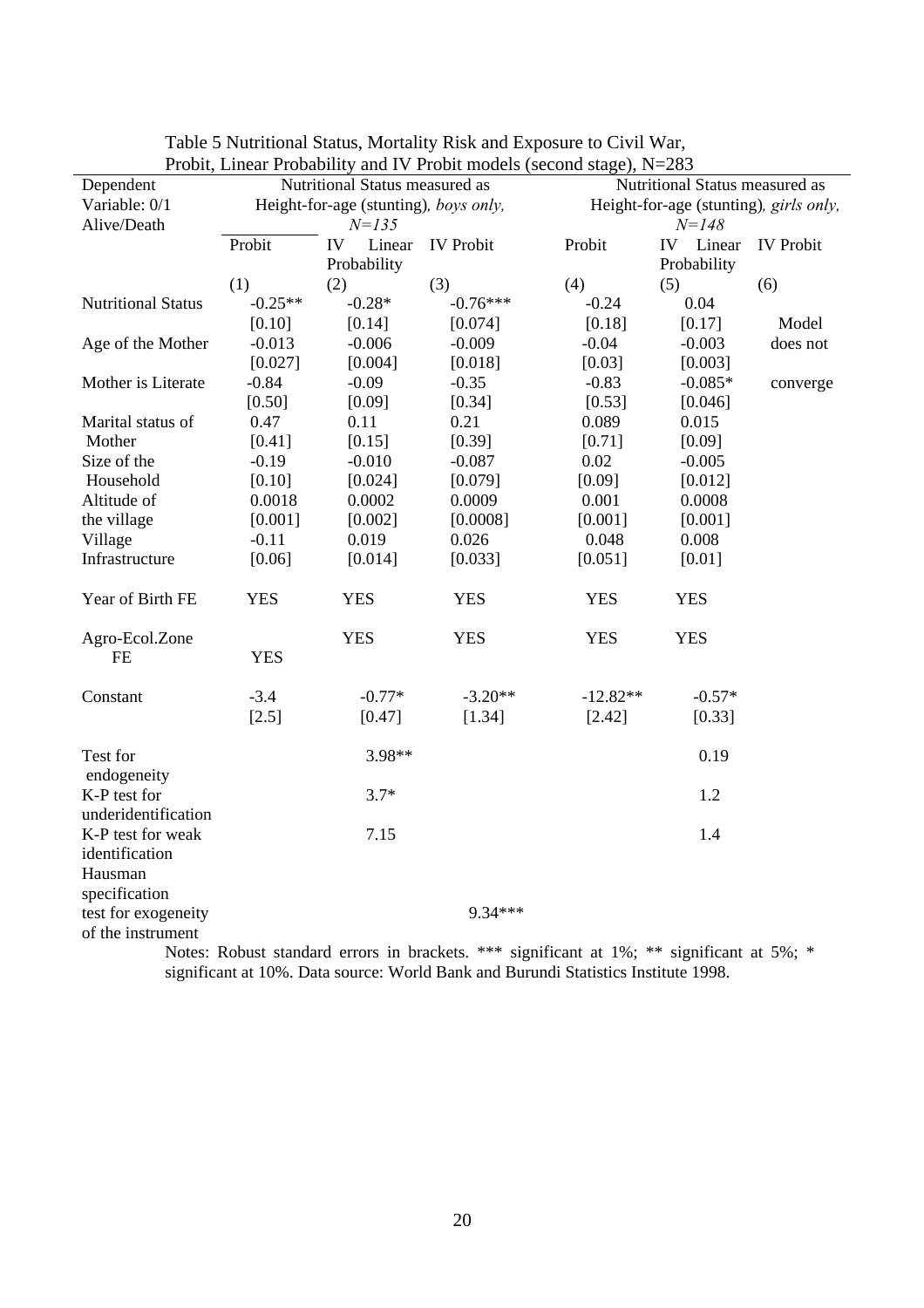| Dependent                                                       | Height-for-      |            | Weight-for-age (Underweight), |                  |               | Weight-for-age               |
|-----------------------------------------------------------------|------------------|------------|-------------------------------|------------------|---------------|------------------------------|
| Variable: 0/1                                                   | age, crucial     |            | boys and girls                |                  | (Underweight) | boys<br>$\ddot{\phantom{0}}$ |
| Alive/Death                                                     | period           |            |                               |                  | only          |                              |
|                                                                 | <b>IV Probit</b> | Probit     | IV<br>Linear                  | <b>IV Probit</b> | IV Linear     | <b>IV</b> Probit             |
|                                                                 |                  |            | Probability                   |                  | Probability   |                              |
|                                                                 | (1)              | (2)        | (3)                           | (4)              | (5)           | (6)                          |
| <b>Nutritional Status</b>                                       | $-0.74***$       | $-0.24*$   | $-0.28*$                      | $-1.05***$       | $-0.35**$     | $-1.3***$                    |
|                                                                 | [0.082]          | [0.12]     | [0.14]                        | [0.19]           | [0.18]        | [0.19]                       |
| Child is Female                                                 | $0.25*$          | $-0.067$   | $0.025*$                      | 0.08             |               |                              |
|                                                                 | [0.13]           | [0.19]     | [0.03]                        | [0.15]           |               |                              |
| Age of the Mother                                               | $-0.019*$        | $-0.026$   | $-0.006$                      | $-0.027*$        | $-0.002$      | $-0.01$                      |
|                                                                 | [0.012]          | [0.016]    | [0.004]                       | [0.014]          | [0.004]       | [0.02]                       |
| Mother is Literate                                              | $-0.28$          |            | $-0.05$                       | $-0.38$          | $-0.034$      | $-0.31$                      |
|                                                                 | [0.24]           | $0.77***$  | [0.043]                       | [0.28]           | [0.078]       | [0.46]                       |
|                                                                 |                  | [0.29]     |                               |                  |               |                              |
| Marital status of                                               | 0.18             | 0.32       | 0.02                          | 0.10             | 0.137         | 0.45                         |
| Mother                                                          | [0.17]           | [0.36]     | [0.07]                        | [0.27]           | [0.11]        | [0.40]                       |
| Size of the                                                     | $-0.004$         | $-0.04$    | $-0.007$                      | 0.005            | $-0.003$      | $-0.089$                     |
| Household                                                       | [0.034]          | [0.055]    | [0.012]                       | [0.05]           | [0.02]        | [0.10]                       |
| Altitude of                                                     | 0.0004           | 0.001      | 0.0001                        | 0.001            | 0.0001        | 0.001                        |
| The village                                                     | [0.0005]         | [0.001]    | [0.001]                       | [0.007]          | [0.0002]      | [0.001]                      |
| Village                                                         | 0.01             | 0.01       | 0.003                         | 0.02             | 0.016         | 0.018                        |
| Infrastructure                                                  | [0.018]          | [0.018]    | [0.005]                       | [0.025]          | [0.015]       | [0.06]                       |
| Year of Birth FE                                                | <b>YES</b>       | <b>YES</b> | <b>YES</b>                    | <b>YES</b>       | <b>YES</b>    | <b>YES</b>                   |
| Agro-Ecol.Zone                                                  |                  |            | <b>YES</b>                    | <b>YES</b>       | <b>YES</b>    |                              |
| <b>FE</b>                                                       | <b>YES</b>       | <b>YES</b> |                               |                  |               | Yes                          |
| Constant                                                        | $-3.12***$       | $-3.74**$  | $-0.50*$                      | $-3.89***$       | $-0.55*$      | $-3.9**$                     |
|                                                                 | [1.05]           | [1.90]     | [0.29]                        | [1.18]           | [0.32]        | [2.06]                       |
| Test for                                                        |                  |            | $2.4^{+}$                     |                  | $3.7**$       |                              |
| endogeneity<br>K-P test for<br>underidentification              |                  |            | $5.0**$                       |                  | $4.6**$       |                              |
| K-P test for weak<br>identification<br>Hausman<br>specification |                  |            | 10.67                         |                  | 14.68         |                              |
| test for exogeneity<br>Of the instrument                        | $6.10**$         |            |                               | $4.57**$         |               | $5.57**$                     |

Table 6: Nutritional Status, Mortality Risk and Exposure to Civil War, *Robustness* test using alternative exposure period and alternative indicator for Nutritional Status, N=283

Notes: Robust standard errors in brackets. \*\*\* significant at 1%; \*\* significant at 5%; \* significant at 10%; + significant at 12%.

Data source: World Bank and Burundi Statistics Institute 1998.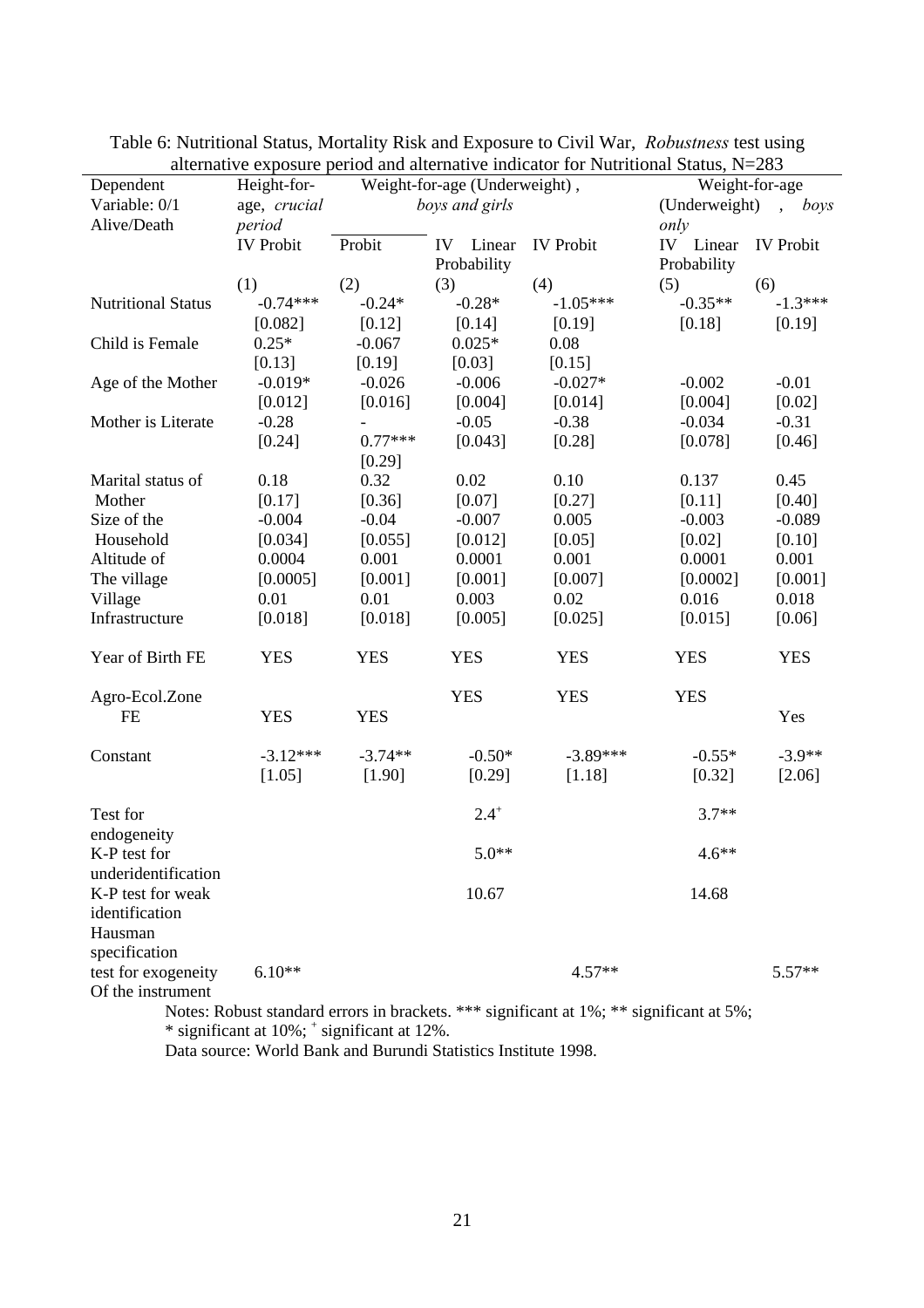# **Figures**





# **Figure 2**

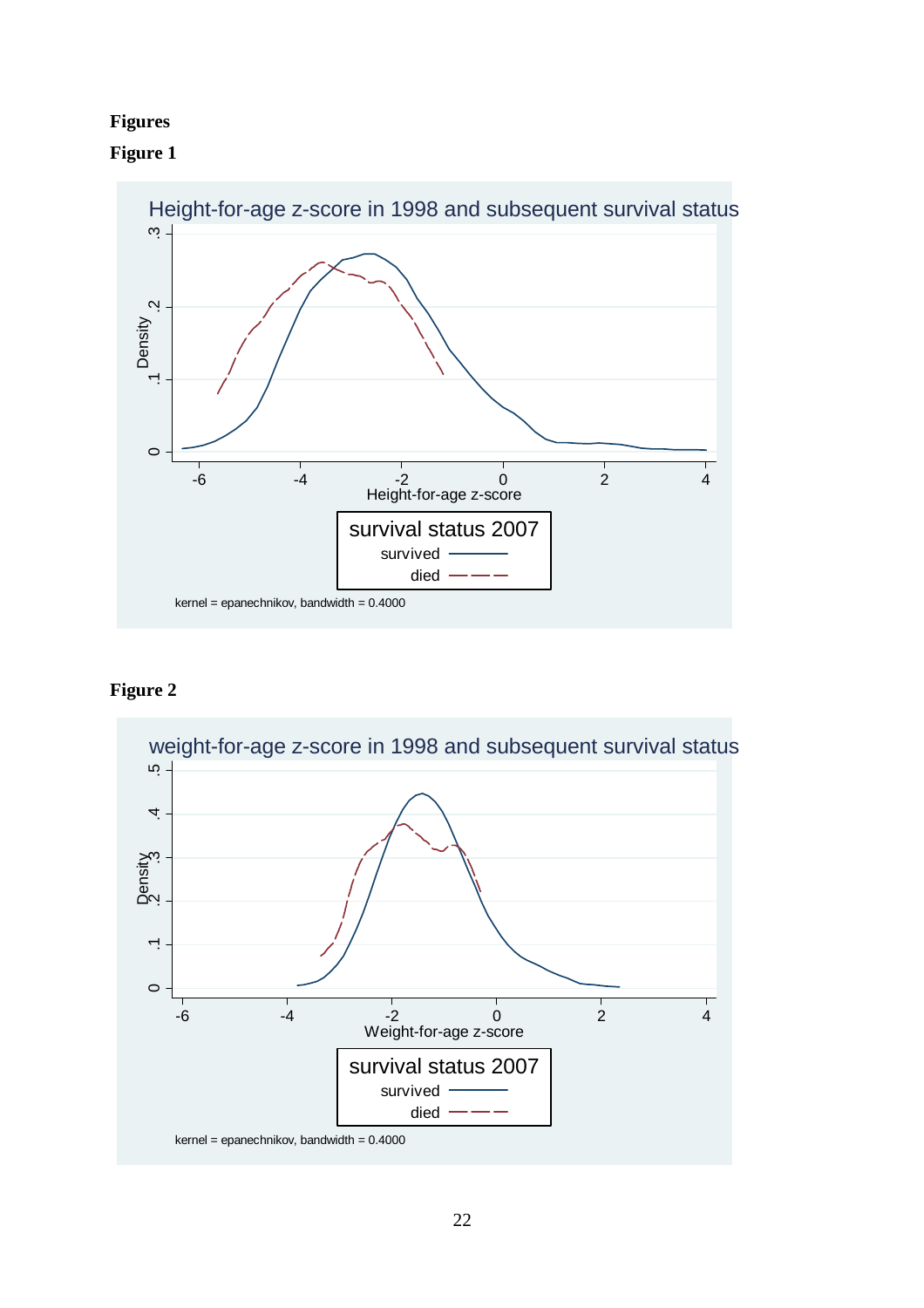





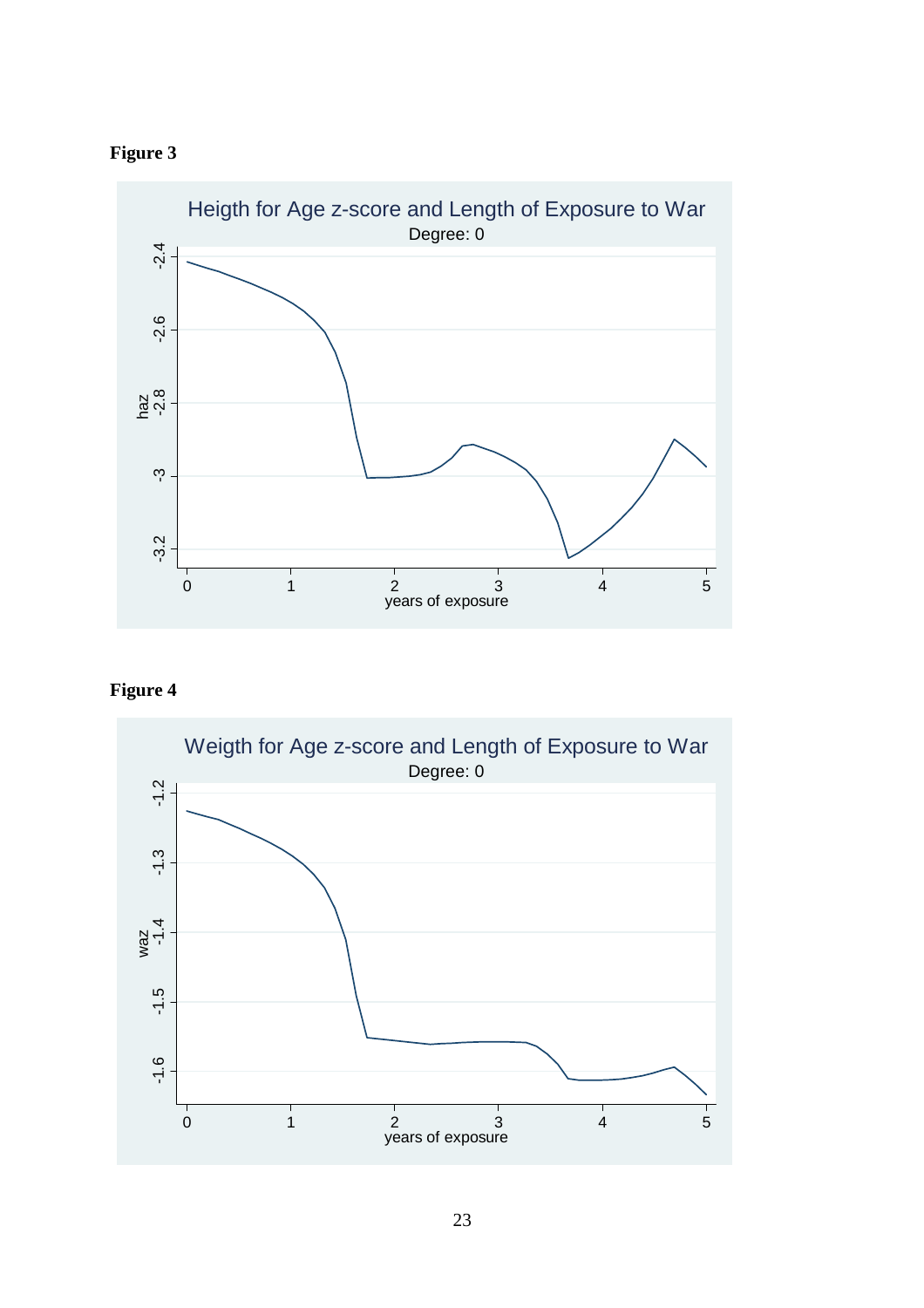



# **Figure 6**

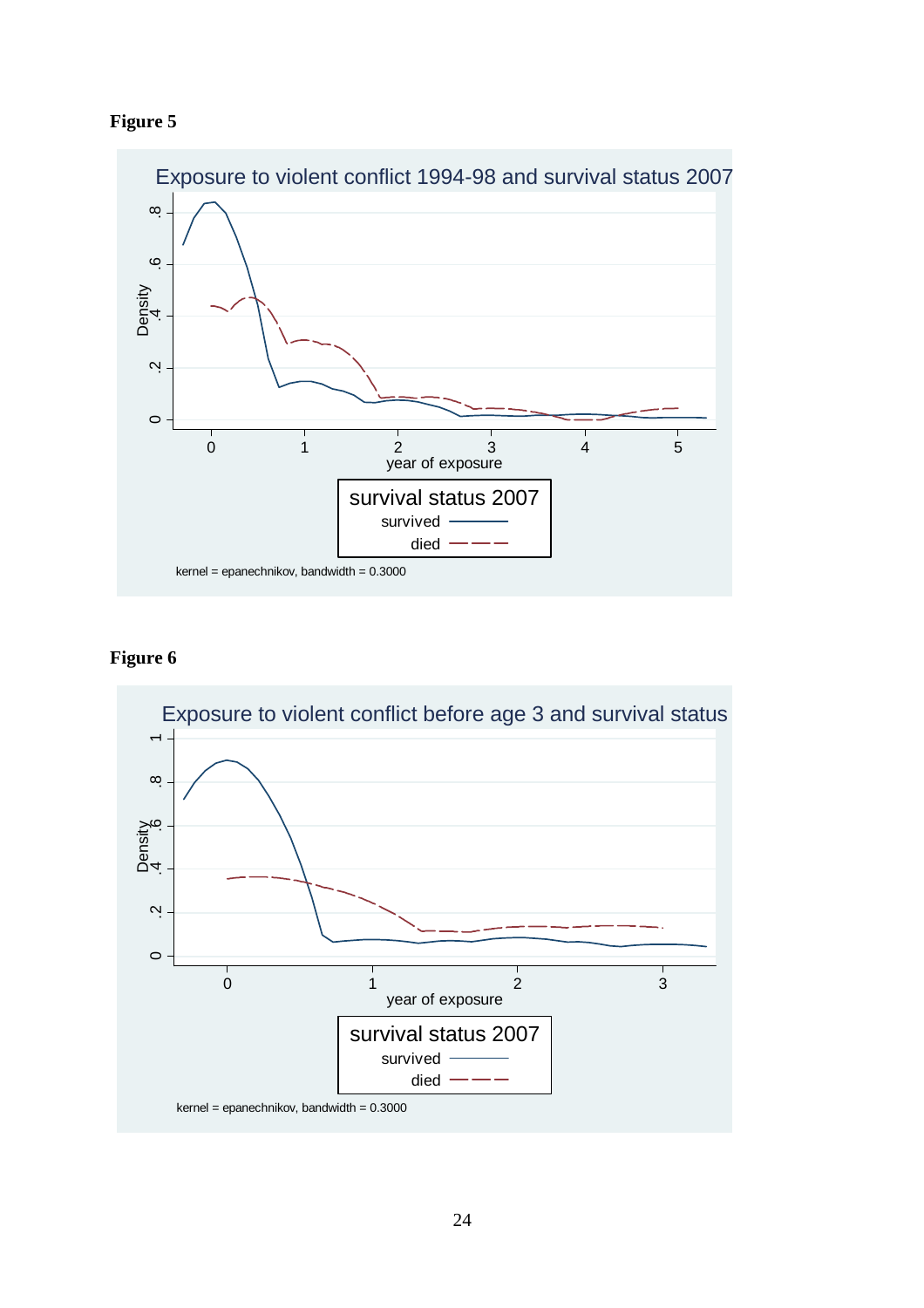### **Appendix: Issues of attrition**

Because not all children measured in the 1998 survey were re-interviewed in 2007, our analysis may face potential problems of selectivity bias. First, before we performed any statistical analysis, we were relatively confident that selectivity would not pose a problem because the selection of household where children were measured in 1998 as well as our selection of households to be traced and re-interviewed occurred randomly. The only source of selectivity bias can therefore come from households who we selected for tracing but who could not be traced or re-interviewed. Panel A in Table A presents means difference tests on the 1998 means for traced and non-traced children. Panel B shows Probit regressions estimating the probability that the child is included in the second round of the survey. None of the variables has a statistically significant difference on the means and none of the variables predicts inclusion into the sample in a probit regression. We can thus be relatively confident that potential selection is not biasing our analysis.

I have also performed an analysis of attrition in the 1993-1998 period using the 2002 UNFPA-EDS dataset that has the migration history of each individual starting in 1993. The results (not shown) do not raise concerns that violence-induced migration or drop out from the sample may be a cause of potential bias.

| Table A. Exploring Potential Selection Blas, $N=1170$ |               |                    |                |  |
|-------------------------------------------------------|---------------|--------------------|----------------|--|
| Child<br>Household (1)<br>and                         |               | (2)                | (3)            |  |
| characteristics in the 1998 Child not traced in       |               | Child<br>traced in | Mean           |  |
| survey                                                | 2007          | 2007               | Difference     |  |
|                                                       | $N = 887$     | $n = 283$          | $(1)-(2)$      |  |
| <b>Panel A: Age Distribution</b>                      |               |                    |                |  |
| Child's Age (in months)                               | 31.35 [0.48]  | 31.85 [0.88]       | $-0.50$ [1.00] |  |
|                                                       |               |                    |                |  |
| Number of year exposed                                | $0.72$ [0.30] | $0.66$ [0.51]      | 0.06[0.20]     |  |
|                                                       |               |                    |                |  |
| Child is Female                                       | 52.64 [0.16]  | 52.29 [0.03]       | $0.34$ [0.03]  |  |
| Size of the household                                 | $6.05$ [0.07] | 5.99 [0.13]        | $0.06$ [0.15]  |  |
|                                                       |               |                    |                |  |

 $T<sub>1</sub>$ , A: Exploring Potential Selection Bias, N=1170a